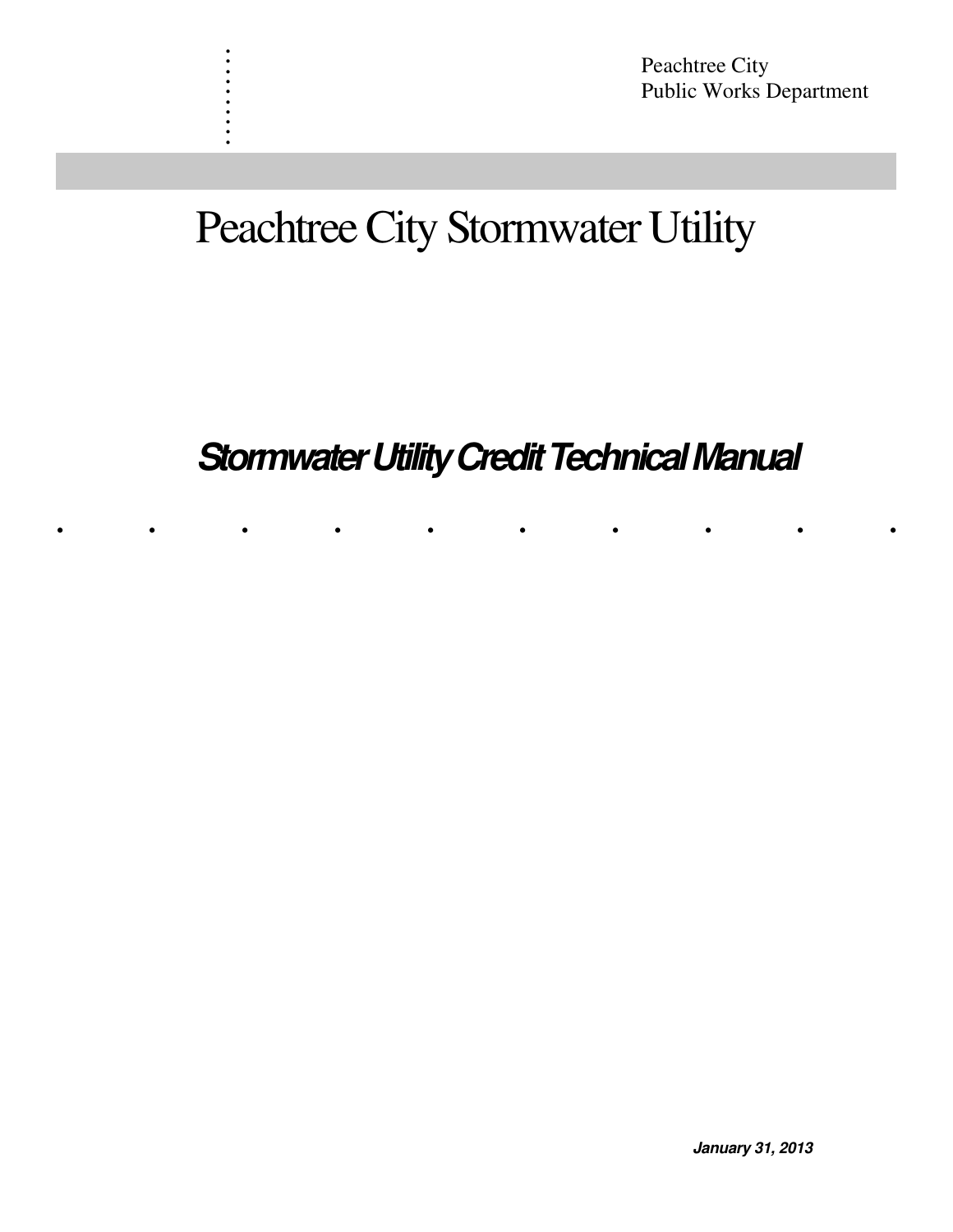#### **Section 1. Overview**

This manual outlines the methodology for the Peachtree City (City) Stormwater Utility customers to secure and maintain a potential stormwater utility rate credit(s) for their property. A Stormwater Utility rate credit, or stormwater credit, represents a reduction in the customer's Stormwater Utility fee. The credit is only applicable for instances where stormwater management best management practices (BMPs) are operated and maintained to reduce the impact of runoff from the subject property on the City's stormwater management systems or in recognition of activities undertaken by the customer to reduce the cost of operating the stormwater management program (see Watershed Stewardship and Water Resources Education Program credits). A maximum of a 50% credit, if applicable, is available for customers. The only exception to this maximum credit is for select educational institutions which may be able to secure additional credits beyond the 50% associated with operation of onsite stormwater controls. This additional credit may be obtained by an owner of property which is used as a site for a public or private school and which agrees to teach an environmental science curriculum that includes an eligible water resources education program at the primary or secondary level, such additional credit potentially being earned as a result of the benefits of such educational program to the community as a whole. In no case shall a total credit amount exceed 100%.

The various credits described in this manual are applicable as indicated and are subject to the requirements of the latest version of the *Georgia Stormwater Management Manual*  (GSMM), complete with all appendices and attachments. **Table 1** summarizes the potential credits available to property owners within the City. Each credit is explained in further detail later in this manual.

|                                                                                           |             | <b>Potential Stormwater Utility Credit</b> |                                                       |  |
|-------------------------------------------------------------------------------------------|-------------|--------------------------------------------|-------------------------------------------------------|--|
| <b>Credit</b>                                                                             | <b>Term</b> |                                            | <b>Non Single Family</b><br><b>Residential (NSFR)</b> |  |
| Low-Impact Parcel                                                                         | 3 years     | 25%                                        |                                                       |  |
| <b>Watershed Stewardship</b>                                                              | 1 year      | 25%                                        |                                                       |  |
| Rainwater Harvesting                                                                      | 3 years     | 10%                                        |                                                       |  |
| <b>NPDES Industrial Stormwater Permit</b>                                                 | 1 year      |                                            | 10%                                                   |  |
| <b>Water Quality</b>                                                                      | 3 years     |                                            | 10%                                                   |  |
| <b>Channel Protection</b>                                                                 | 3 years     |                                            | 10%                                                   |  |
| Overbank Flood Protection                                                                 | 3 years     |                                            | 10%                                                   |  |
| <b>Extreme Flood Protection</b>                                                           | 3 years     |                                            | 10%                                                   |  |
| Water Resources Education Program<br>(only applicable to public and private institutions) | 1 year      |                                            | 75%                                                   |  |

*Table 1: Summary of Peachtree City Potential Stormwater Utility Credits*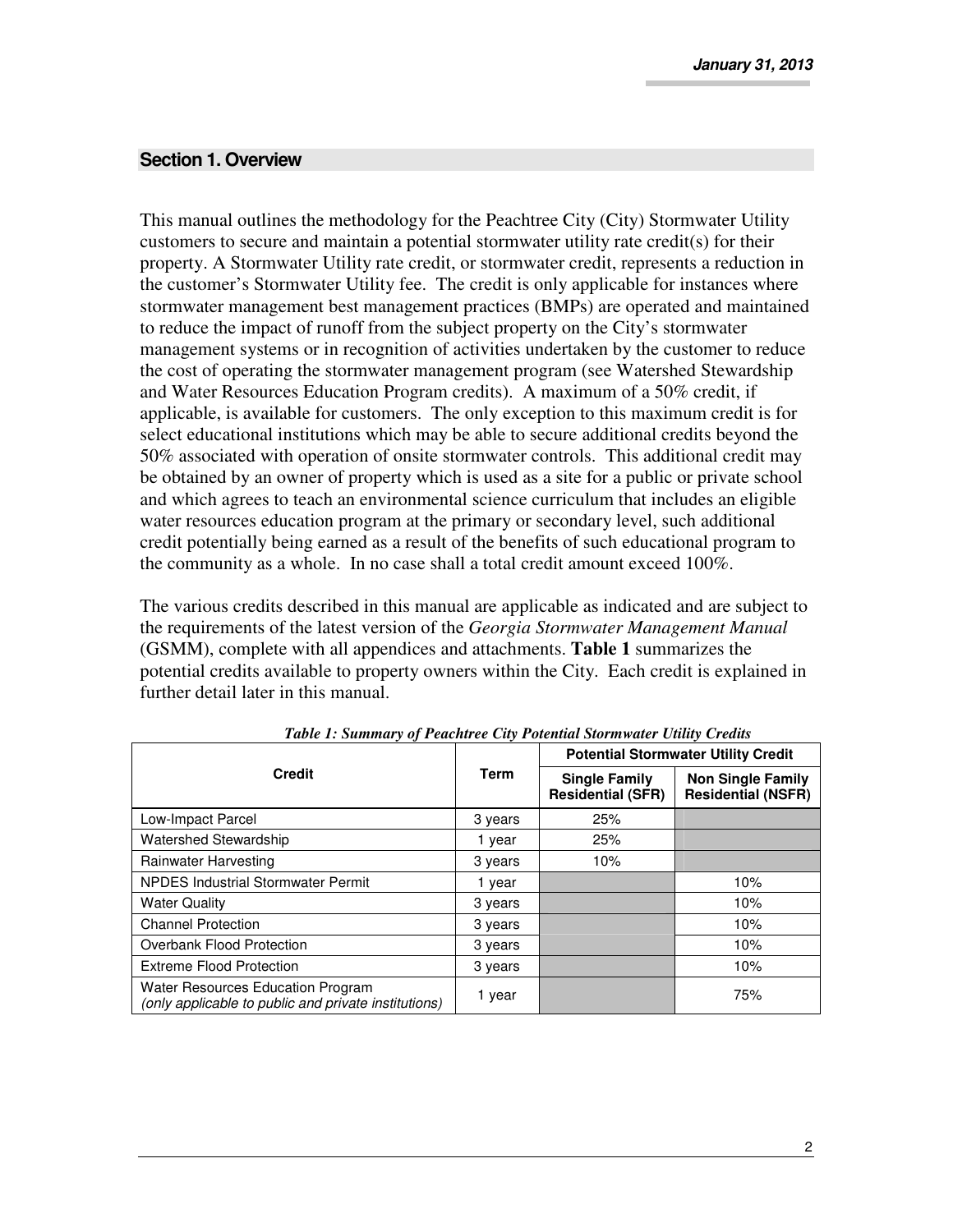## **Definitions**

*Credit:* A reduction in the amount of a customer's Stormwater Utility fee in recognition of a property's efforts to mitigate the runoff impact that the property improvements (i.e. impervious areas) have on the City stormwater management system.

*Best Management Practice (BMP):* Schedules of activities, prohibitions of practices, general good housekeeping practices, pollution prevention and educational practices, maintenance procedures, and other management practices to prevent or reduce the discharge of pollutants directly or indirectly to stormwater, receiving waters, or stormwater conveyance systems. BMPs also include treatment practices, flood controls, operating procedures, and practices to control site runoff, spillage or leaks, sludge or water disposal, or drainage from raw materials storage.

*Detention Facility:* A system which provides temporary storage of stormwater runoff with a designed release of the stored runoff over time to manage the discharge volume, rate, pollutant loading and/or velocity and mitigate the property's impact on the City stormwater management system.

*Georgia Stormwater Management Manual (GSMM):* A document governing stormwater management activities in Georgia. This document serves as a comprehensive technical handbook for stormwater management design, construction and long-term maintenance.

*Impervious Area:* Areas that do not allow, or only allow to a small extent, the infiltration of rainfall or stormwater runoff into the soil.

*Single Family Residential (SFR):* A developed property that contains one residential dwelling unit designated for that use. A SFR property shall be classified as residential and shall not be multi-family residential (MFR), commercial, industrial, institutional, educational, religious, municipal, and recreational.

*Non-Single Family Residential (NSFR):* A developed property that contains structures utilized for purposes other than a residential dwelling unit. Examples of NSFR properties include those classified as MFR, commercial, industrial, institutional, educational, religious, municipal, and recreational.

*Retention Facility:* A system that provides storage of stormwater runoff, preventing release of a certain volume to a surface water body.

*Runoff:* Portion of stormwater, snow/ice melt, irrigation, and drainage that is collected in a stormwater management system that does not percolate into the ground.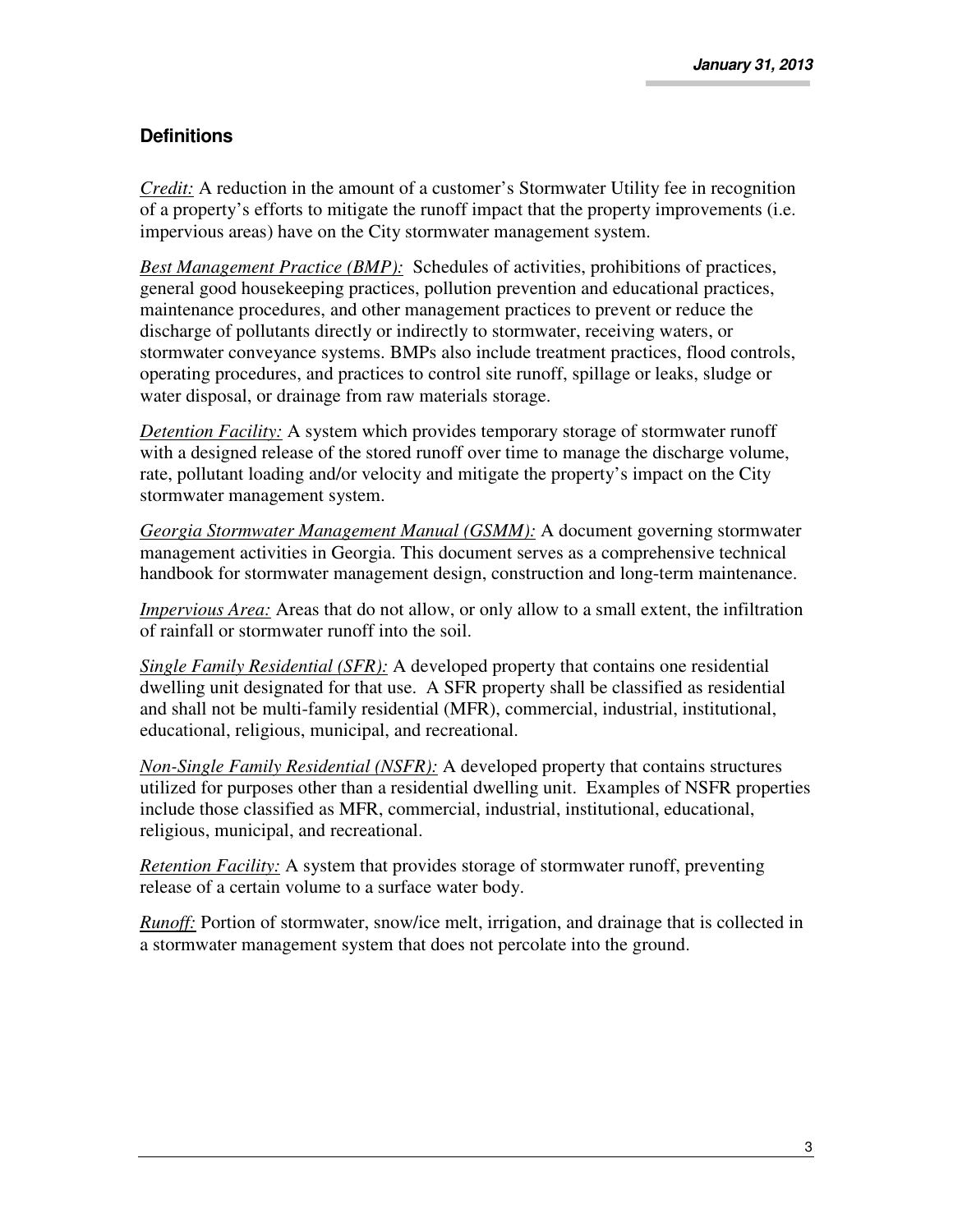## **General Policies**

The following general policies apply when considering stormwater credits:

• Credits are only applied to eligible property owners. Since the stormwater fee is being assessed on an individual parcel basis, a group of property owners cannot apply for a credit unless otherwise noted. An eligible property owner is defined as a property that contributes runoff to the qualifying stormwater BMP located on the same property via natural and/or manmade conveyance systems.

If a group of properties are served by a BMP(s) then the credit will be applied to the property owner on whose property which the BMP resides. This applicant will be referred to as the primary applicant. If the primary applicant provides a memorandum of agreement (MOA) between the primary applicant and another property owner for which the BMP(s) provides adequate treatment for the applicable credit, the City will apply the credit to all property owners named in the MOA. The credit shall be applied to all applicants until such time as the primary applicant notifies the City that the MOA is no longer in effect or the term of the credit expires, whichever is sooner. If the MOA is revoked by the primary applicant, the credit shall only apply to the primary applicant.

• A residential homeowner's association (HOA) which has its own properly designed, constructed, and maintained stormwater BMP(s) should contact the City Stormwater Manager to determine if a credit can be provided.

For the purposes of the credit, the BMP(s) must be located on a parcel that is owned by the HOA or a resident in the HOA. BMPs located within City owned greenbelts or rights-of-way are not eligible. Additionally, BMPs that the City maintains through a dedicated maintenance easement or other legal agreement though lying within private property are also ineligible.

For the purposes of awarding the credit, the credit being applied for must be met for the entire development and must meet the credit conditions. For example, if a credit for channel protection is applied for, the channel protection requirements must be met for the entire development.

Any resulting credit awarded will be divided among eligible property owners within the HOA.

• Applications for a stormwater credit for existing facilities may be submitted to Peachtree City at any time. Approved credits will be applied to the customer's next billing cycle. For those applications submitted and approved by May 1, 2006, the credit shall be applied retroactively for the NSFR customer accounts and reflected on the customer's next Stormwater Utility bill. The SFR customers must secure the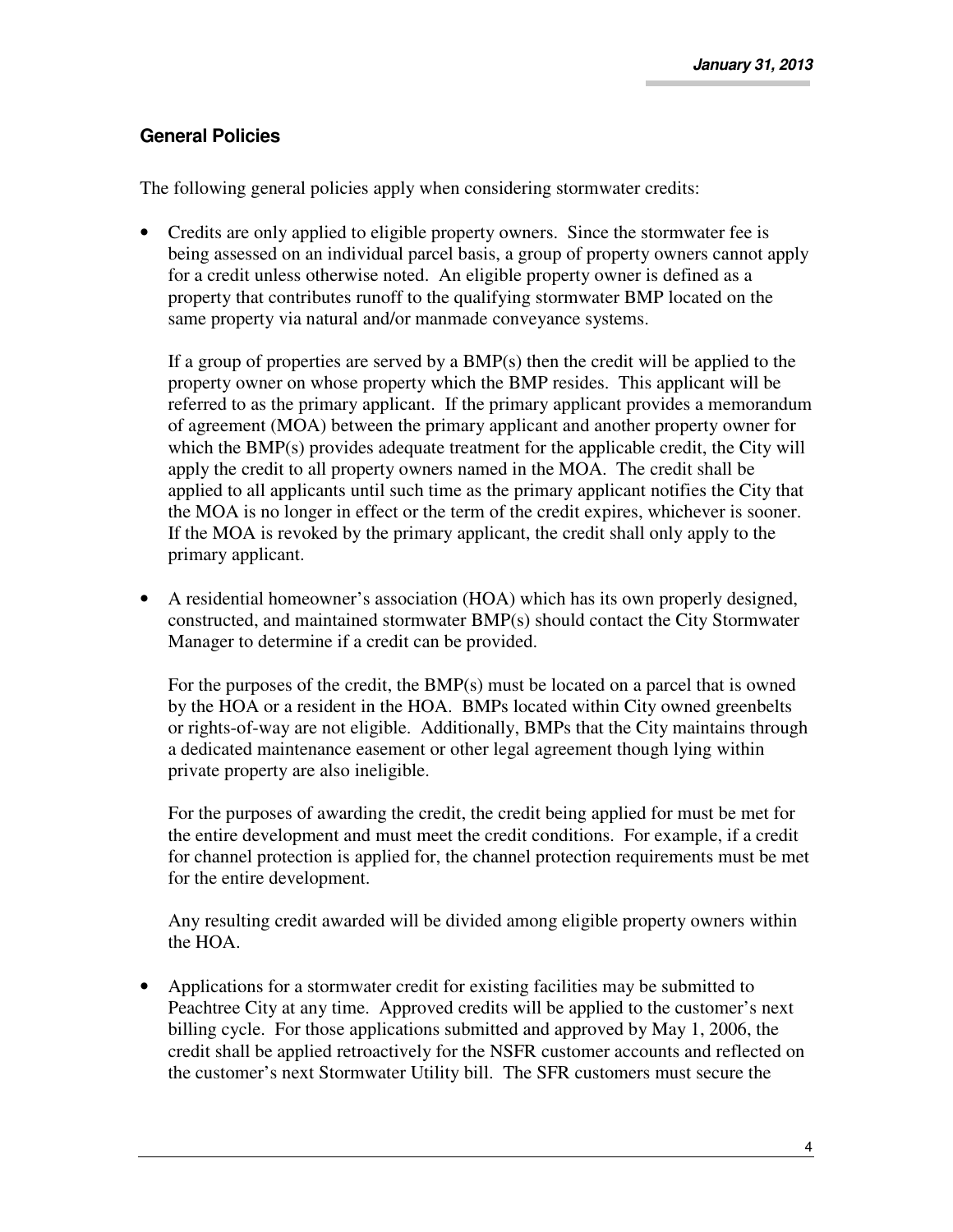credit before making payment since **no** refunds will be issued against payments already posted. In either case, the payment deadline shown on the customer's Stormwater Utility bill must be adhered to by the customer.

- Applications for a stormwater credit for new construction may be submitted once the BMP is in place or when the Stormwater Utility rate is applied, whichever is later.
- The City will, at its discretion, undertake periodic visual inspections of the BMPs being utilized to obtain a credit. Consequently, a Right-of-Entry or an access easement must be granted to the City for credits to be approved.
- The term of the credit varies based upon the type credit. See **Table 1** for credit terms. During the credit term, the City will conduct random inspections such that each credit could potentially be revoked. If the BMP facility is found to be functional and being properly maintained, the credit will remain in effect. Likewise, if the BMP facility is not functional or is not being maintained, the credit will be voided on the next billing cycle. Before a credit is re-instated, the property owner will have to reapply for the credit as outlined in this manual.
- Credits shall be for future charges only. No credits shall be given retroactively, or for past amounts paid.

## **Basic Procedures**

Most of the credits in this manual require an application, and some of the credit applications require engineering calculations to verify eligibility to receive a credit. The credits associated with engineering calculations are identified in the manual and the credit application forms. The City requires that these calculations be performed, signed, and sealed in accordance with the professional certification provisions outlined herein. The procedure for filing a credit application includes the following tasks:

- Obtain an application packet from the City.
- If required by the credit, retain a professional engineer to perform the required analysis.
- Submit the completed application with all sections appropriately filled out, and all required information contained within or attached to the application.
- The City will review and rule on the eligibility of the credit application within 30 days of receipt of the completed Stormwater Utility credit application. Incomplete packages will not be considered by the City and will be returned to the customer for correction/revision. The decision of the City regarding credit eligibility is final.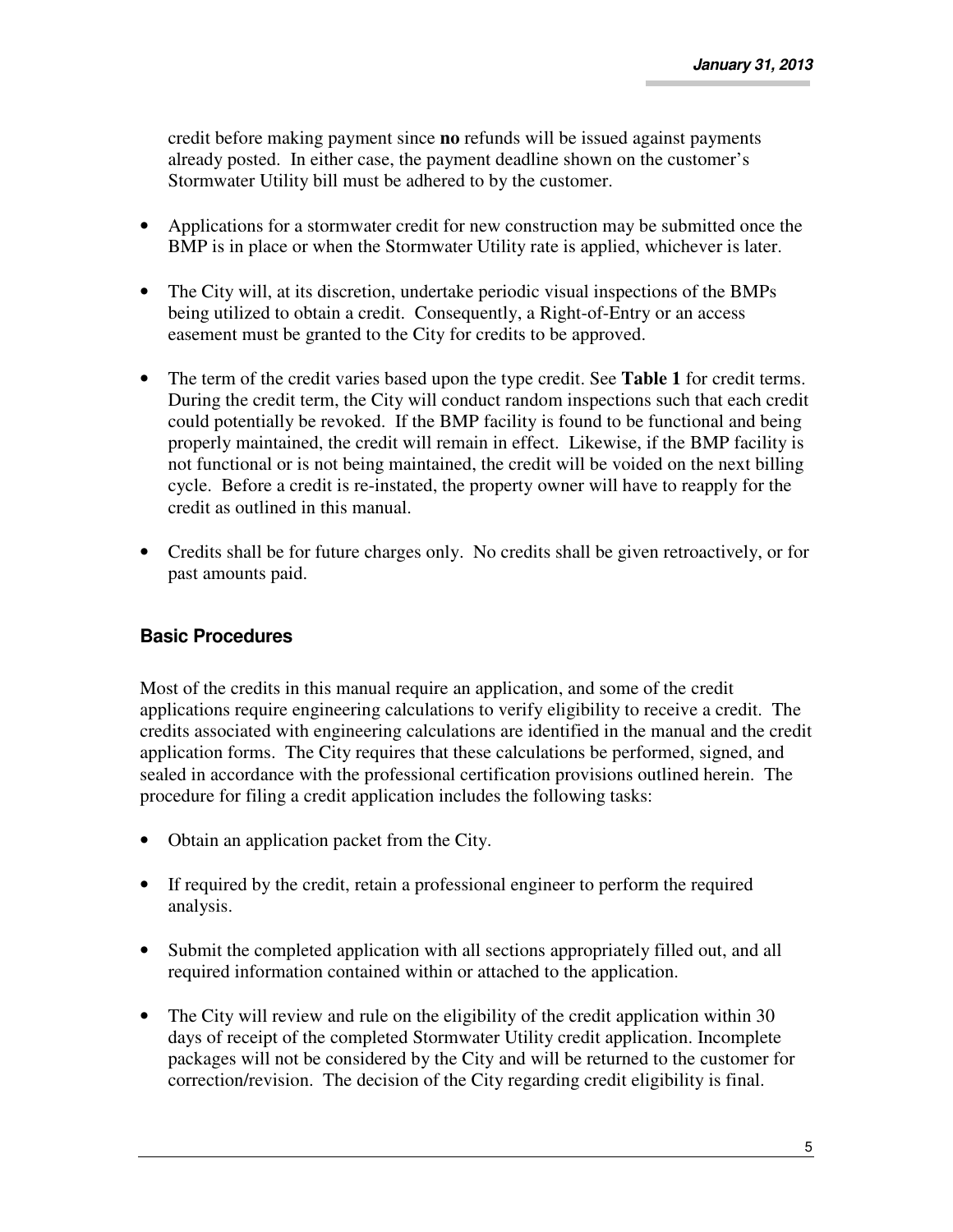- If the credit application is approved, the City will put the stormwater credit into effect with the next billing cycle.
- During the credit term, the City has the right to inspect the BMP facility to ensure it is functioning in accordance with the design documents and is being properly maintained.
- At the end of the credit term, the credit will automatically expire. It is the property owner's responsibility to ensure that a new credit application is submitted to the City prior to the expiration of the credit. Reapplication must be made to receive a credit.
- When credits are awarded for SFR customers, they will be applied to the next billing cycle following approval of the credit application. Since SFR properties are being billed on a semi-annual basis, the credit will be posted and reflected on the next semiannual bill. The City has established the semi-annual SFR billing dates as April  $1<sup>st</sup>$ and October  $1<sup>st</sup>$  of each year. SFR credits received and approved less than 30 days before the established October billing date will be posted the following year. For NSFR properties, which are billed monthly basis, the credit will be applied the month following approval of the credit.

## **Design and Implementation**

Any stormwater management system within the City must follow the recommendations and guidelines presented in the City's Water Resources Protection Ordinance, as well as the GSMM First Edition. The City's Water Resources Protection Ordinance (Article X of the Land Development Ordinance) provides the local framework for stormwater management within Peachtree City. Technical guidance for implementation of the goals outlined therein was incorporated into the ordinance via the GSMM by reference.

The GSMM can be found on the Internet by using the following link: http://www.georgiastormwater.org/. This document discusses stormwater management planning and design, unified stormwater sizing criteria, and specific BMP controls achieving various levels of treatment. The unified stormwater sizing criteria accounts for varying levels of treatment provided for calculating BMP effectiveness.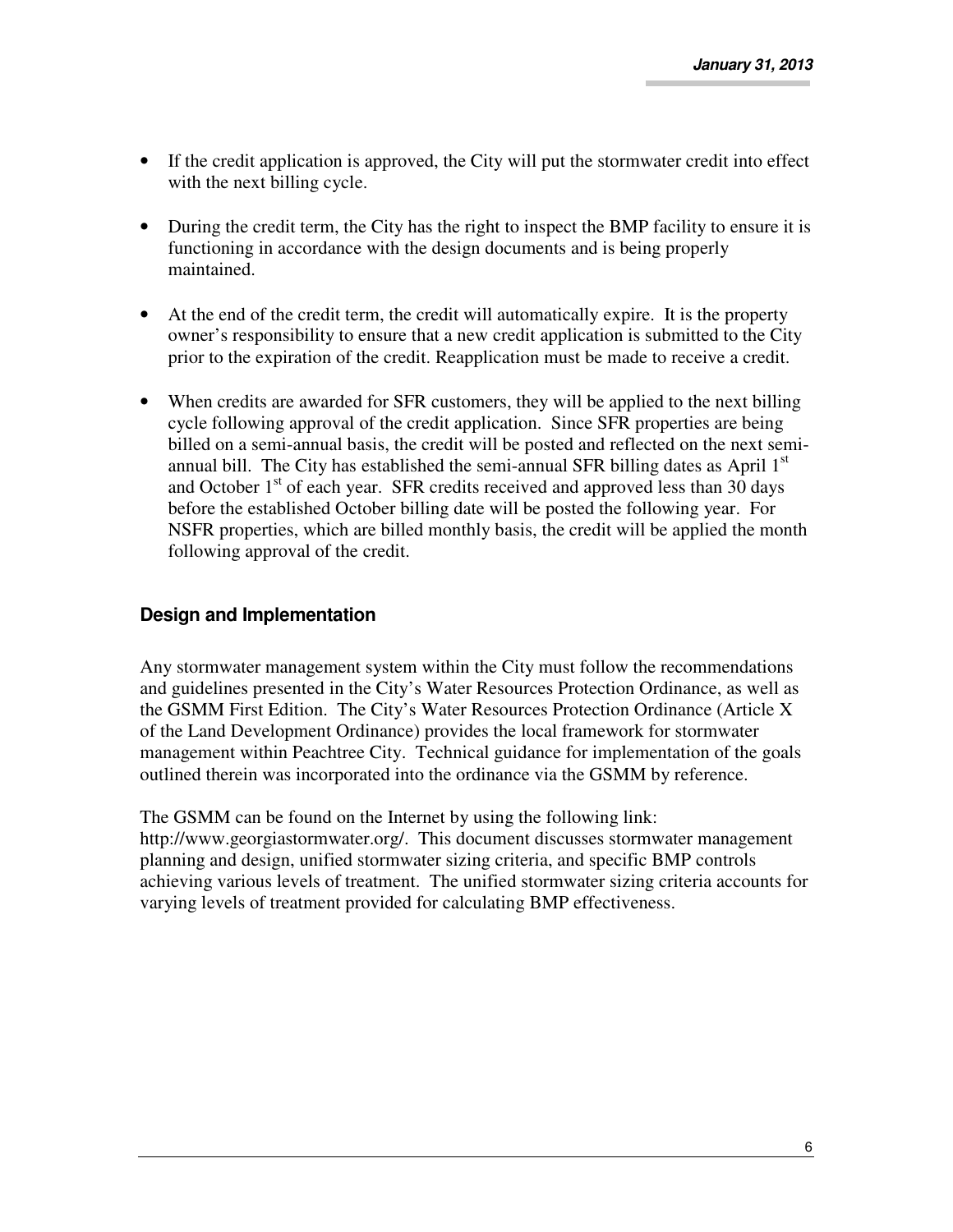### **Section 2. Credit Policies and Procedures**

This section explains the procedures involved in applying for a stormwater credit. The procedures include step-by-step instructions and eligibility requirements for obtaining the Stormwater Utility credit.

## **Single Family Residential (SFR)**

Listed below are the stormwater credits for eligible SFR property owners. In the pages that follow, each credit is explained in more detail. The SFR property owner shall follow the credit application procedures outlined herein for each credit.

- Low-Impact Parcel
- Watershed Stewardship

#### Low-Impact Parcel

There are several areas in the City where parcels are relatively large and the amount of impervious area, in comparison to the total lot size, is relatively small. These parcels have a resulting impact; whereby, there is a reduction of runoff impacts since most of the parcel is in an undeveloped or low impact condition.

#### Credit Description

A credit shall apply to those SFR property owners who can prove that their lots comply with the "low-impact" development provisions presented herein. This shall be achieved through the use of large lot SFR parcels and natural area conservation. Typical characteristics that shall apply are included in **Table 2**:

| <b>Parameter</b>        | Requirement                  |  |
|-------------------------|------------------------------|--|
| Impervious Cover (%)    | Must be less than 15%        |  |
| Total Site Area (Acres) | Must be greater than 2 acres |  |

*Table 2: Stormwater Utility Credit Requirements for Low-Impact Parcels*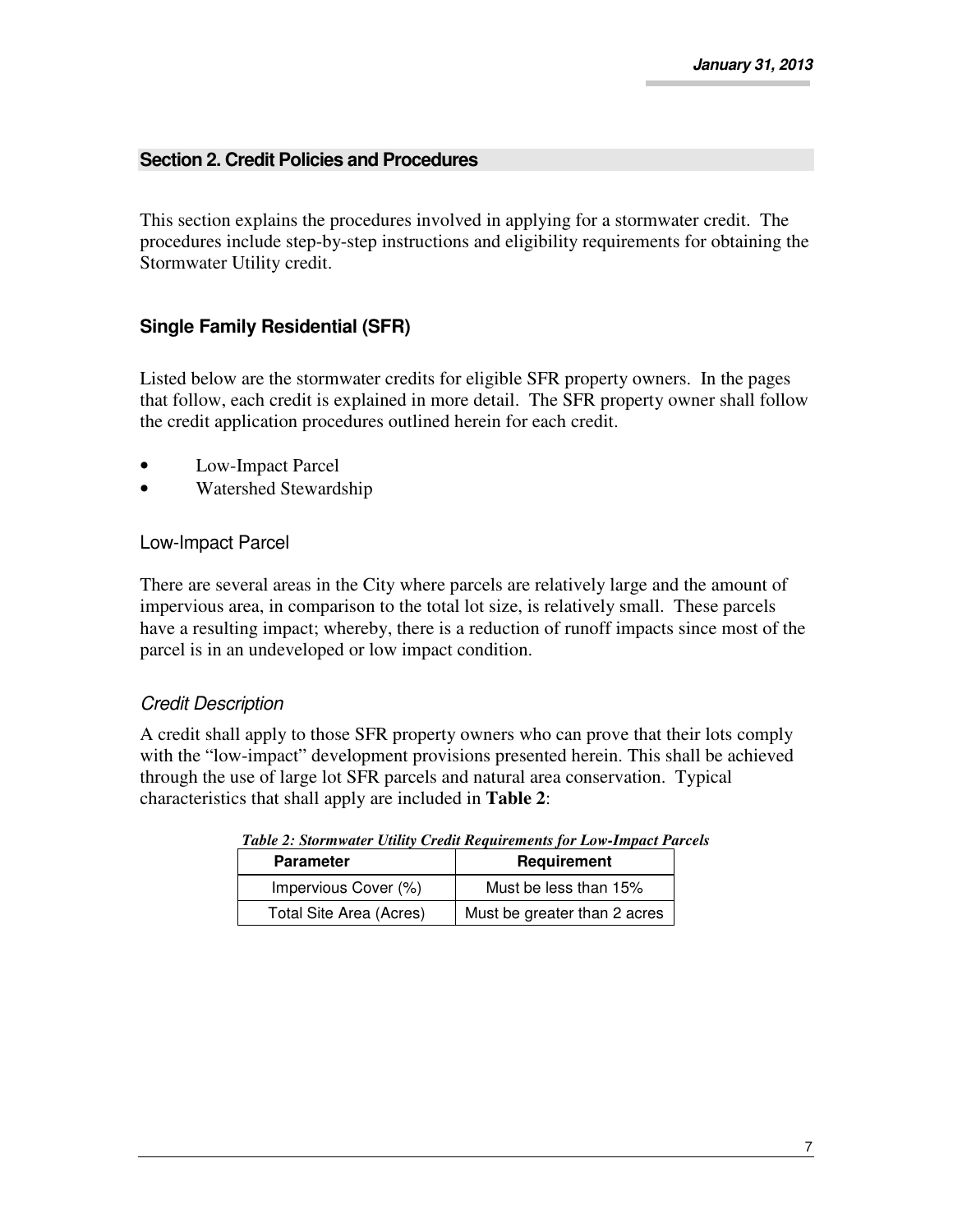Each SFR property owner that wishes to apply for this credit shall be responsible for calculating the total site area, impervious surface area, and natural conservation area. Utilize the following procedures:

- Determine the total area of the SFR parcel. This must be a minimum of two acres.
- Determine the impervious area for the SFR parcel. The impervious area shall include the structure, driveway, sidewalk (do not include the sidewalk in front of the house next to the street), pool, pool deck, patio, shed, or any other accessory impervious area. The impervious surface must be less than 15% of the total (pervious area plus impervious surface) area of the parcel.
- If the SRF parcel meets all the requirements above, the customer would be eligible for a Stormwater Utility rate credit of 25%.

## Stormwater Credit Application Procedures

The SFR property owner shall follow the procedures below when applying for a stormwater credit for Low-Impact Parcel:

- STEP 1: Obtain a credit application packet from the City.
- STEP 2: The property owner shall provide a copy of the information where the property owner obtained total parcel area and total impervious area. Total impervious area shall be detailed to include which portion pertains to the structure, driveway, sidewalk, and other accessory areas. This information should be documented in the form of a sketch that will allow City personnel to verify the measurements, calculations and other pertinent information.
- STEP 3: The property owner shall submit the credit application, complete with the relevant documentation and calculations, and a Right of Entry Agreement to the City.

Upon receipt of the credit application, the City shall review the documentation and calculations. Upon verification, the stormwater credit will be applied, starting with the next billing cycle. If the City inspector does not approve of the customer's application for a Stormwater Utility credit under the low-impact criteria, the City will send a letter to the property owner explaining why the credit application was not approved.

Renewal of the Stormwater Utility credit shall be in accordance with the Basic Procedures section of this manual and the requirements listed above. A 25% credit is available for the Low-Impact Parcel credit.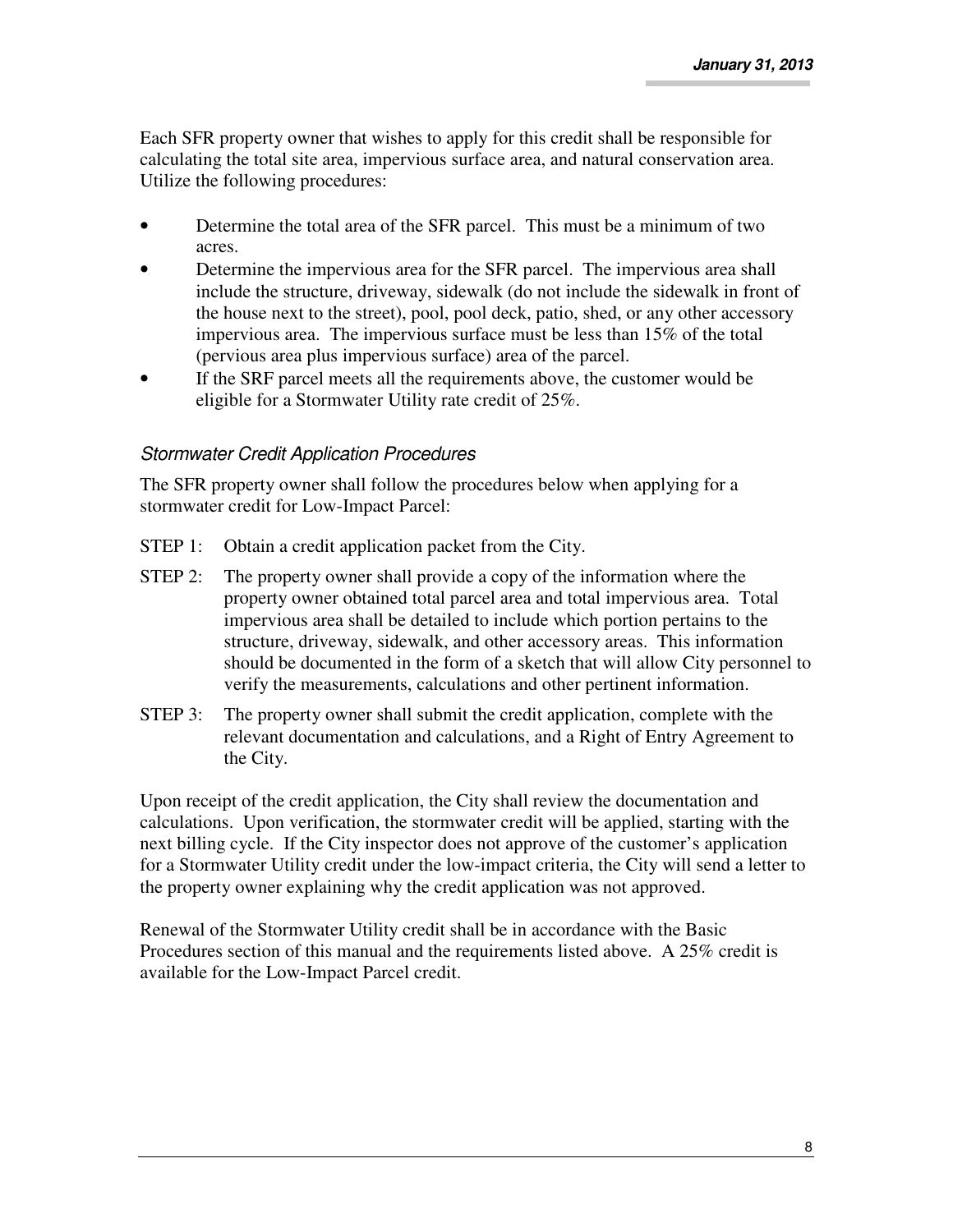## Watershed Stewardship

SFR property owners are eligible for a stormwater credit if the property owner participates in an eligible, City approved local watershed stewardship event. Eligible events are set up, organized, and executed through a partnership with citizens, local groups, county, and federal agencies. The City has identified eligible watershed stewardship BMPs in their National Pollutant Discharge Elimination System (NPDES) Phase II Stormwater Permit Notice of Intent (NOI) to the Georgia Department of Natural Resources (DNR) Environmental Protection Division (EPD).

## Credit Description

In general, eligible watershed stewardship activities will include community stream clean-ups via City approved organizations (such as Rivers Alive and the Great American Clean-Up Campaign). In addition, watershed stewardship programs such as Adopt-A-Stream, Adopt-A-Park, Adopt-A-Mile, and Adopt-A-Path will be considered eligible watershed stewardship activities. Other eligible programs might be added to the City's NPDES Phase II Stormwater Permit NOI in the future, but customers should verify activity eligibility with the City Stormwater Manager in advance.

The City shall provide a schedule of Watershed Stewardship Program event dates and locations. Each SFR property owner shall be responsible for reserving space for participation in each event by contacting the City Stormwater Manager. The City shall have a maximum enrollment for each event and try to assign participation roles in a manner that fosters equal opportunity. Several events shall be scheduled throughout the year, subject to City staffing resources. However, the City is not required to schedule events to match demand from SFR property owners.

There shall only be one stormwater credit certificate issued per SFR property. Participation may include more than one person. However, the certificate may only be issued for those properties where the property owner or adult over the age of 18 responsible for paying rent or mortgage is one of the participants, unless otherwise approved by the City Stormwater Manager. It is the property owner's responsibility to maintain the location of the certificate and to provide this certificate upon payment of the Stormwater Utility fee. Certificates shall be issued for a minimum of eight hours of participation in an event. No replacement certificates shall be issued for those lost or misplaced.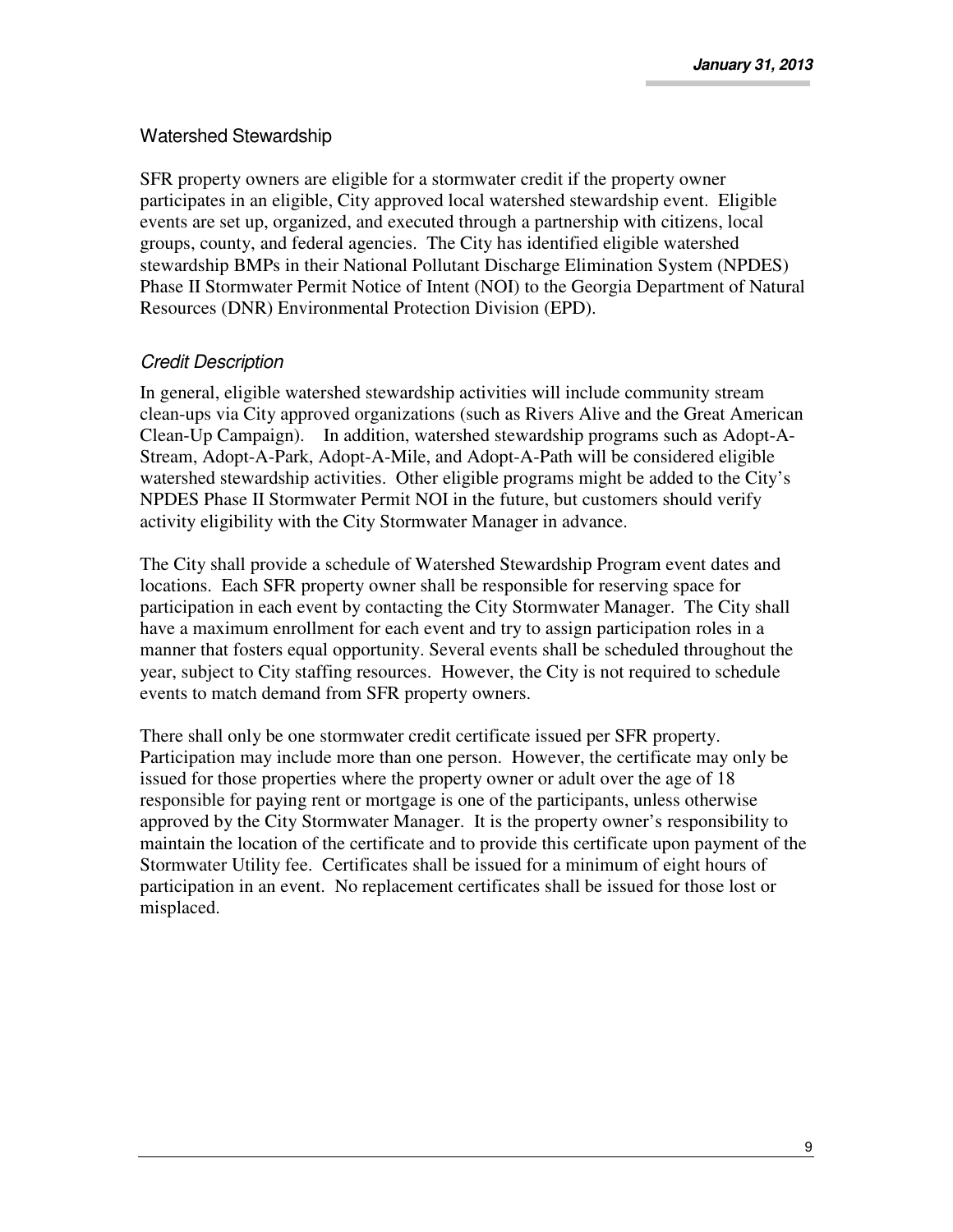## Stormwater Credit Application Procedures

The SFR property owner shall follow the procedures below when applying for a stormwater credit for watershed stewardship:

STEP 1: Obtain a credit application packet from the City.

STEP 2: The property owner shall secure the appropriate attendance certificate for the Peachtree City Watershed Stewardship Program event. Attendance at Fayette County or other events is not transferable to Peachtree City's Stormwater Utility credit program, unless approved by the City Stormwater Manager.

STEP 3: The property owner shall submit the credit application, complete with the relevant certificate, to the City.

Upon receipt of the credit application, the City shall review the certificate with the event and the participation roster. Upon verification, the stormwater credit will be applied starting with the next billing cycle.

If the City Stormwater Manager does not approve of the certificate being utilized for the watershed stewardship Stormwater Utility credit, the City will send a letter to the property owner explaining why the credit application was not approved. If the property owner reapplies, and the verification results in an approval of the application, the City will notify the property owner of the credit amount and the date the credit will become effective.

The property owner shall continue to participate in the stewardship events annually to receive a certificate. Renewal of the Stormwater Utility credit shall be in accordance with the Basic Procedures section of this manual and the requirements listed above. A 25% credit is available for watershed stewardship.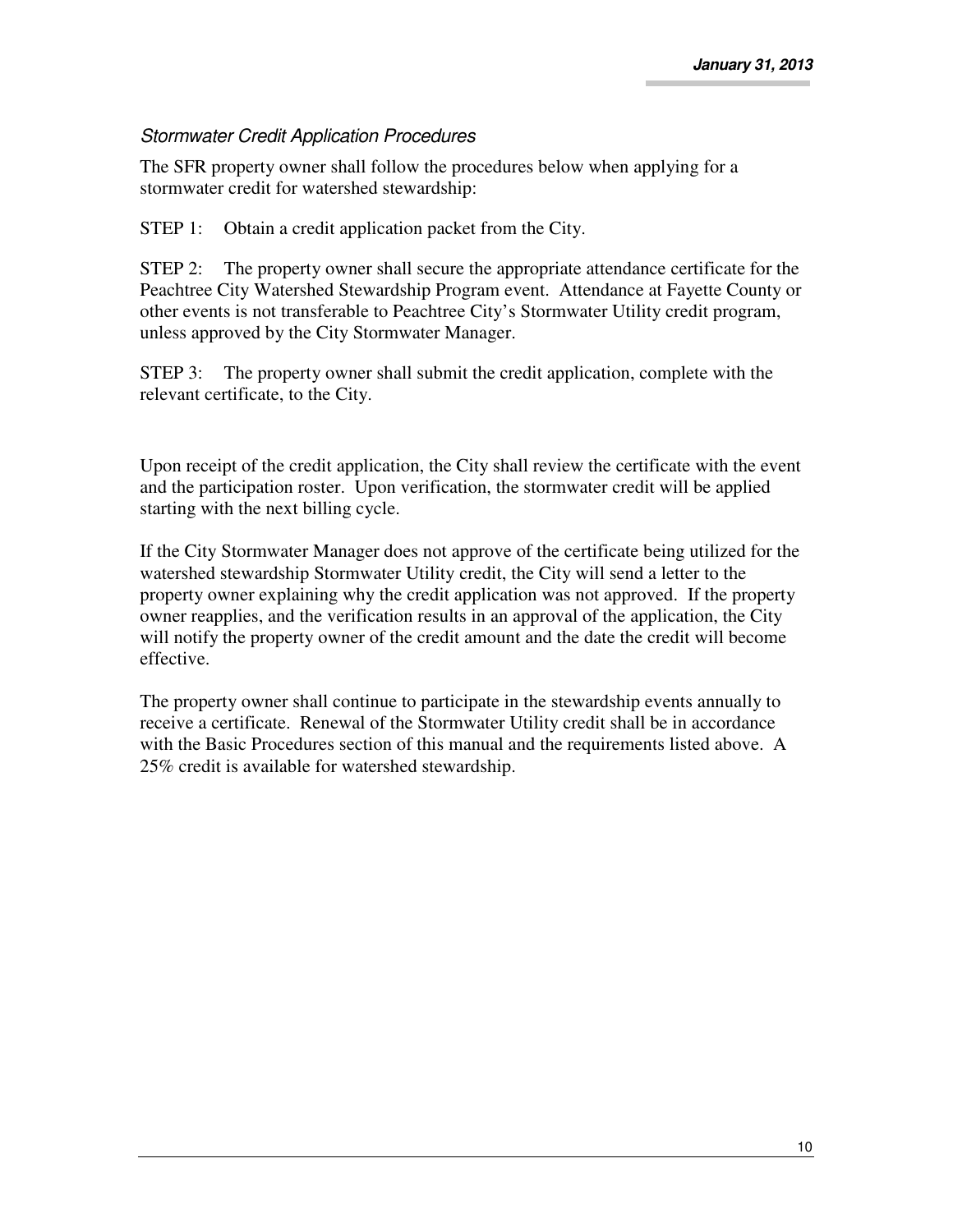## Rainwater Harvesting

The City recognizes that reducing the amount of runoff leaving residential properties via interception and storage in rain barrels not only reduces the demand on the downstream drainage network but also potentially reduces the need for irrigation water from the potable water system. As such, the City has implemented a credit for those residential customers who install rain barrels on their property to intercept rain water from the roof of their house.

## Credit Description

A credit shall apply to those Residential customers who can provide documentation that a minimum of one-half of the downspouts from their roof gutter system are connected to rain barrels of at least 40 gallons in size. Upon approval of the credit, the customer shall receive a credit not to exceed 10% of the total bill.

Please note: This credit is good for three years, upon re-application for this credit, the credit shall be 10% for all subsequent re-applications and years.

Each Residential customer shall utilize the following procedures:

- The customer shall provide documentation via a sketch of the home and / or photographs of the barrels such that each downspout is connected to an approved rain barrel.
- Approved rain barrels shall consist of a water tight barrel with a capacity of 40 gallons or more which shall allow interception of rain water from a downspout. Additionally, the rain barrel must have a spigot such that stored runoff water can be drained in a controlled manner at a later time.

## Stormwater Credit Application Procedures

The Residential customer shall follow the procedures below when applying for a stormwater credit for a Residential Rain Barrel credit:

STEP 1: Obtain a credit application packet from the City.

 STEP 2: The customer shall submit the credit application, complete with the relevant documentation and calculations, and a Right of Entry Agreement to the City.

Upon receipt of the credit application, the City shall review the documentation. Upon verification, the stormwater credit will be applied, starting with the next billing cycle. If the City inspector does not approve of the customer's application, the City will send a letter to the customer explaining why the credit application was not approved.

The customer shall continue to maintain the Residential Rain Barrels during the full credit term. Renewal of the stormwater utility credit shall be in accordance with the Basic Procedures section of this manual.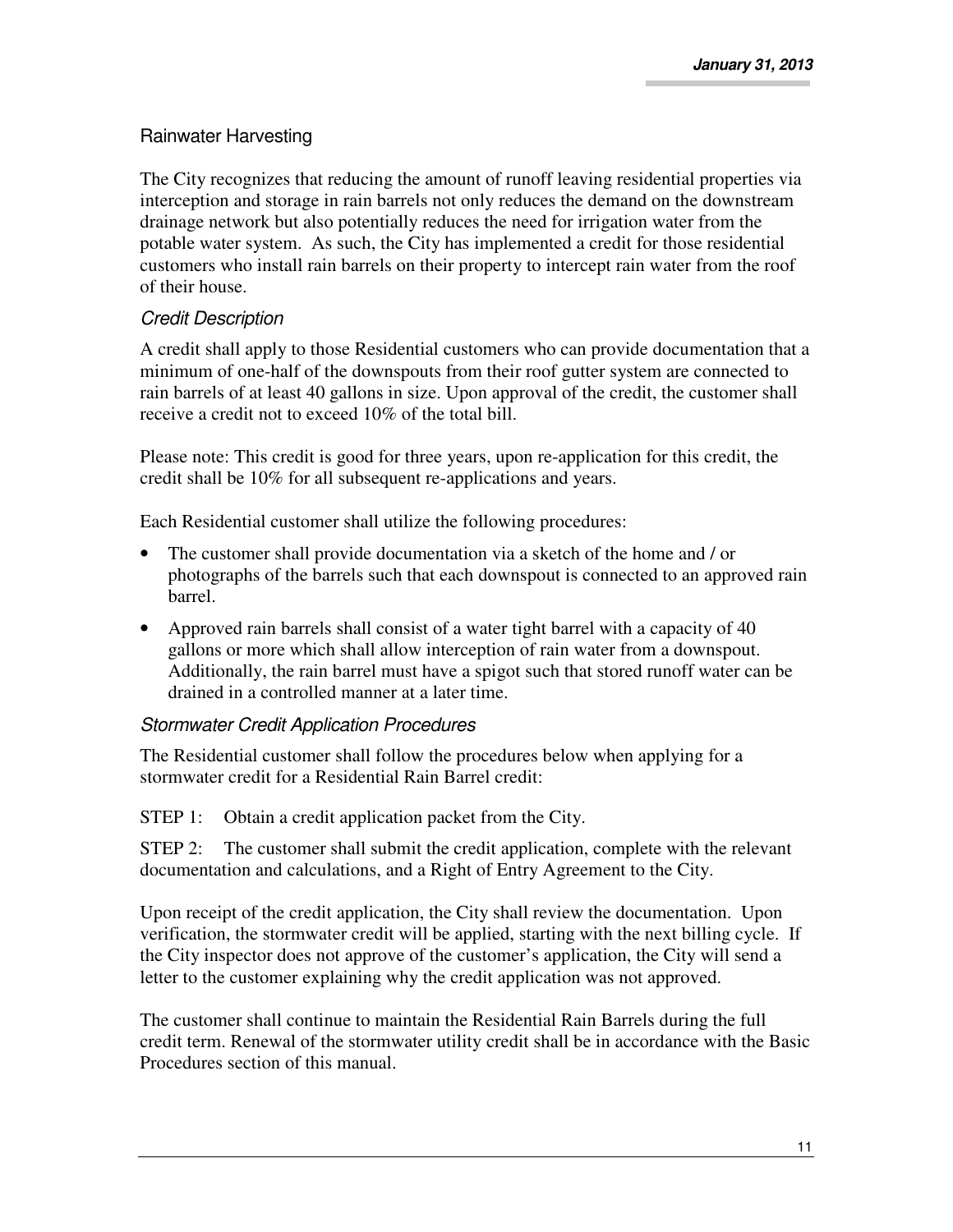## Stormwater Credit Application Procedures

The SFR property owner shall follow the procedures below when applying for a stormwater credit for watershed stewardship:

STEP 1: Obtain a credit application packet from the City.

STEP 2: The property owner shall secure the appropriate attendance certificate for the Peachtree City Watershed Stewardship Program event. Attendance at Fayette County or other events is not transferable to Peachtree City's Stormwater Utility credit program, unless approved by the City Stormwater Manager.

STEP 3: The property owner shall submit the credit application, complete with the relevant certificate, to the City.

Upon receipt of the credit application, the City shall review the certificate with the event and the participation roster. Upon verification, the stormwater credit will be applied starting with the next billing cycle.

If the City Stormwater Manager does not approve of the certificate being utilized for the watershed stewardship Stormwater Utility credit, the City will send a letter to the property owner explaining why the credit application was not approved. If the property owner reapplies, and the verification results in an approval of the application, the City will notify the property owner of the credit amount and the date the credit will become effective.

The property owner shall continue to participate in the stewardship events annually to receive a certificate. Renewal of the Stormwater Utility credit shall be in accordance with the Basic Procedures section of this manual and the requirements listed above. A 10% credit is available for watershed stewardship.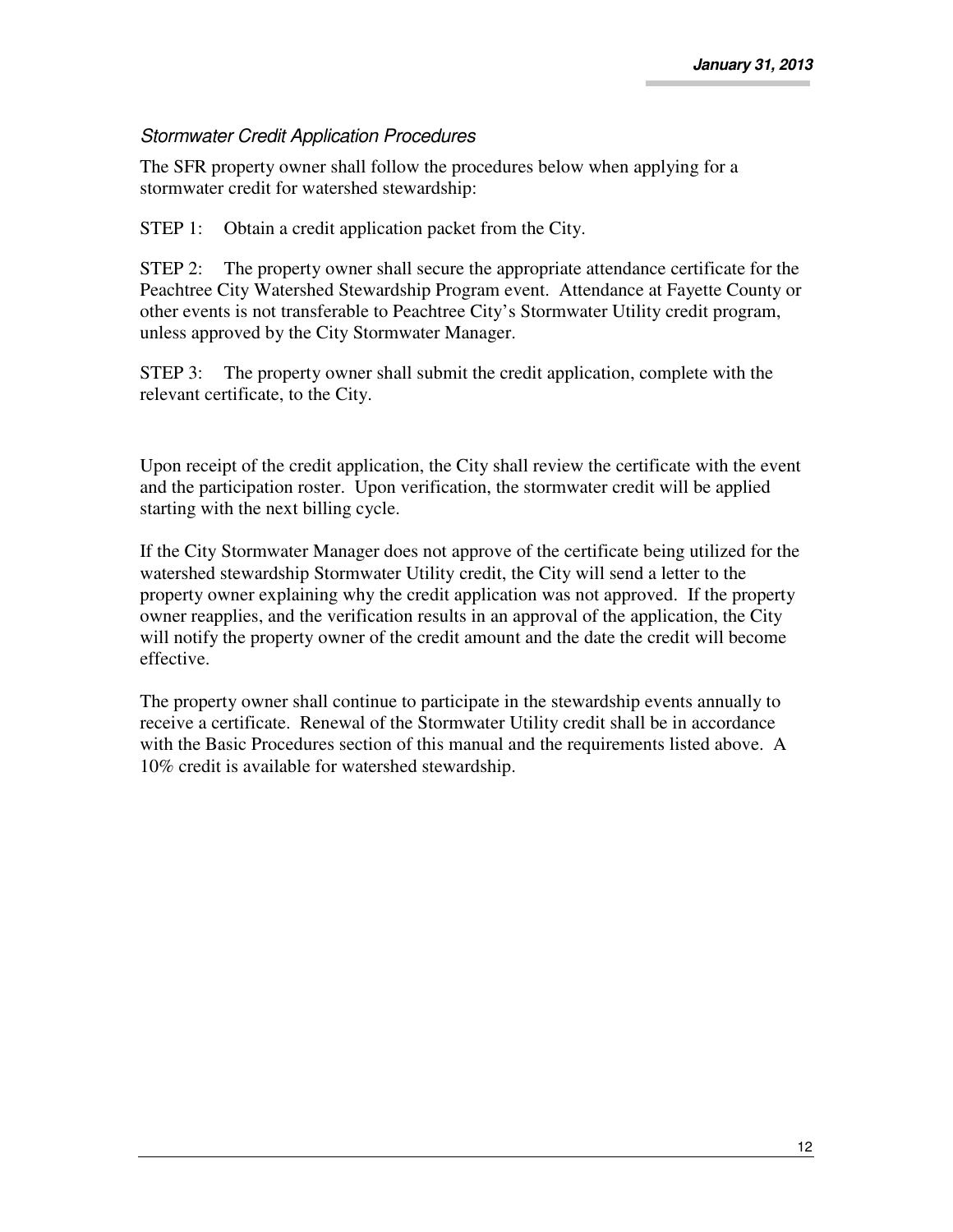## **Non-Single Family Residential (NSFR)**

NSFR property owners can apply for the credits listed below provided they meet specified eligibility requirements. Each credit is explained in more detail in the pages that follow:

- Water Resources Education Programs
- NPDES Industrial Stormwater General Permit Compliance
- Management of the Stormwater Runoff Water Quality Volume
- Management of the Stormwater Runoff Channel Protection Volume
- Management of the Stormwater Runoff Overbank Flood Protection Volume
- Management of the Stormwater Runoff Extreme Flood Protection Volume

The last four credits listed above are part of the Unified Stormwater Sizing Criteria discussed in the GSMM. These four credits will be discussed as a group under the Unified Stormwater Sizing Criteria heading.

## Water Resources Education Programs

It is the goal of Peachtree City to strongly and financially encourage both public and private educational systems (grades 1-12 inclusive), to educate and inform their students on the importance of surface water, ground water and stormwater resources, and how they can play a role in preserving and restoring the physical, chemical, and biological integrity of the City's water resources. Consequently, the owner of property which is used as a site for a public or private school and which agrees to teach an environmental science curriculum that includes an eligible water resources education program at the primary or secondary level may receive a credit against the stormwater user fee charge.

## **Eligibility**

The education credit shall be available to all public or private educational systems in grades 1-12 inclusive, which teach as part of their official curriculum, the *WaterWiseTM* program, Enviroscape Program, GLOBE (Global Learning and Observation to Benefit the Environment) Program, Project WET, or another such program approved by the City Stormwater Manager:

- The credit shall not be available to non-education individual SFR and NSFR customers.
- The credit shall not be available to educational institutions which have less than one thousand (1,000) full-time students enrolled in the system.
- The credit will be applied system wide and within the jurisdiction/service area of the Peachtree City Stormwater Utility.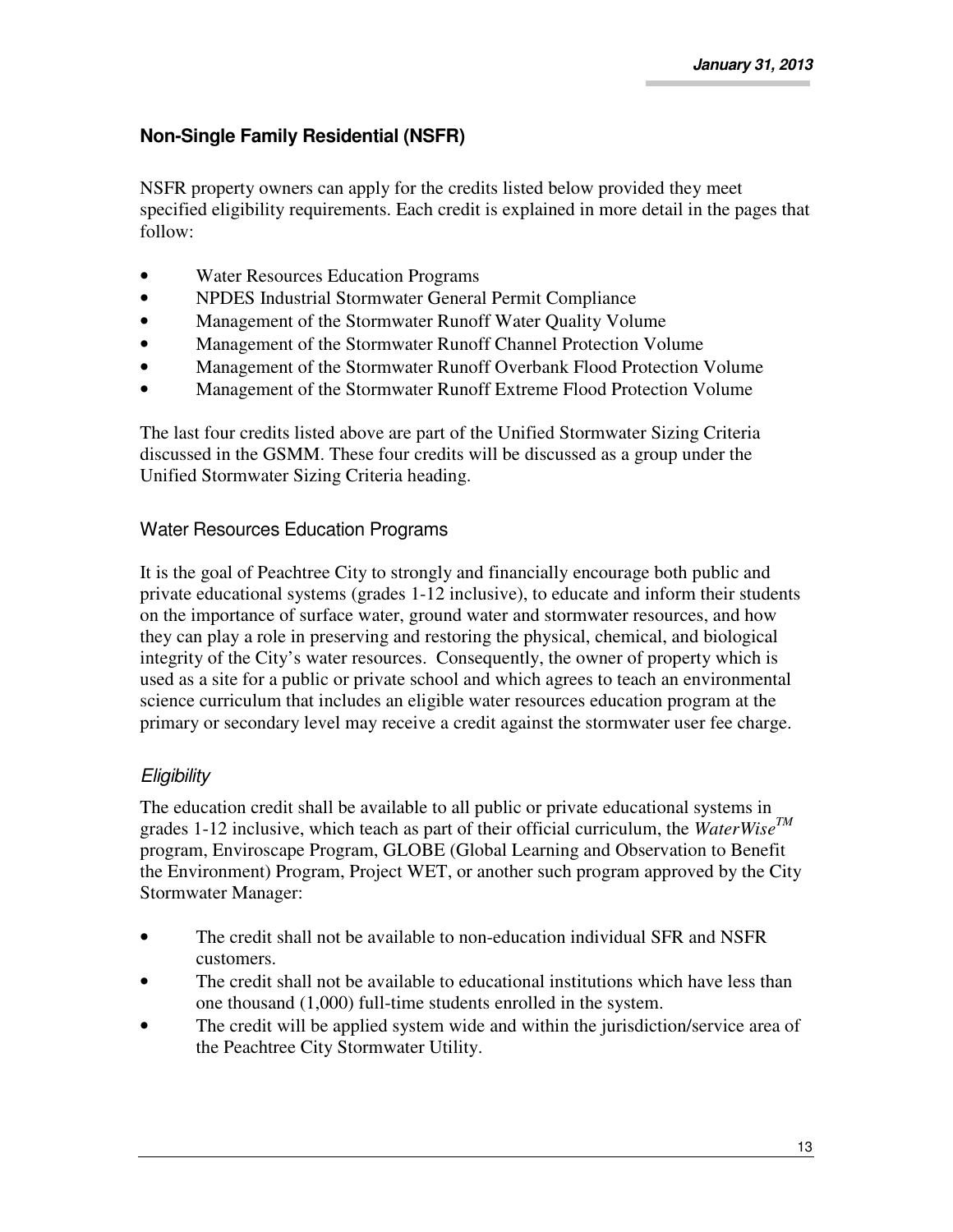- No other curriculum shall be eligible for such credit unless granted by the City Stormwater Manager.
- The credit shall not be applied retroactively in the first year of the Stormwater Utility unless it meets the deadlines specified herein. The credit will be applied at the next billing cycle following credit approval.

## Amount of Credit

The education credit will not exceed 75% of the total user fee charge for the school system properties/facilities. Education credits may be taken in conjunction with, and in addition to, other credits available under this section that the customer is eligible to secure. School systems do not need to offer the curriculum during the summer to obtain a 12-month credit.

## Education Credit Application Procedures

Prior to July 1 of each year, the superintendent of the Fayette County School System or in the case of private schools the Chief Executive Officer of the school, shall certify to the City Stormwater Manager, the water resources based curriculum is being taught in each school for which an education credit is being claimed and the extent to which such curriculum is being taught. For purposes of this education credit, a public school shall be any school operated by the Fayette County School System and a private school shall be a school operated by a private entity teaching some, or all, of the grades K-12 at which are taught subject(s) commonly taught in the public schools operated by the Fayette County School System.

The following additional information should be provided to help assess the credit allowance:

- Address of site (property) and point of contact.
- Approximate number of total students per grade and total school enrollment at the  $site(s)$ .
- Approximate number per grade that will take the curriculum.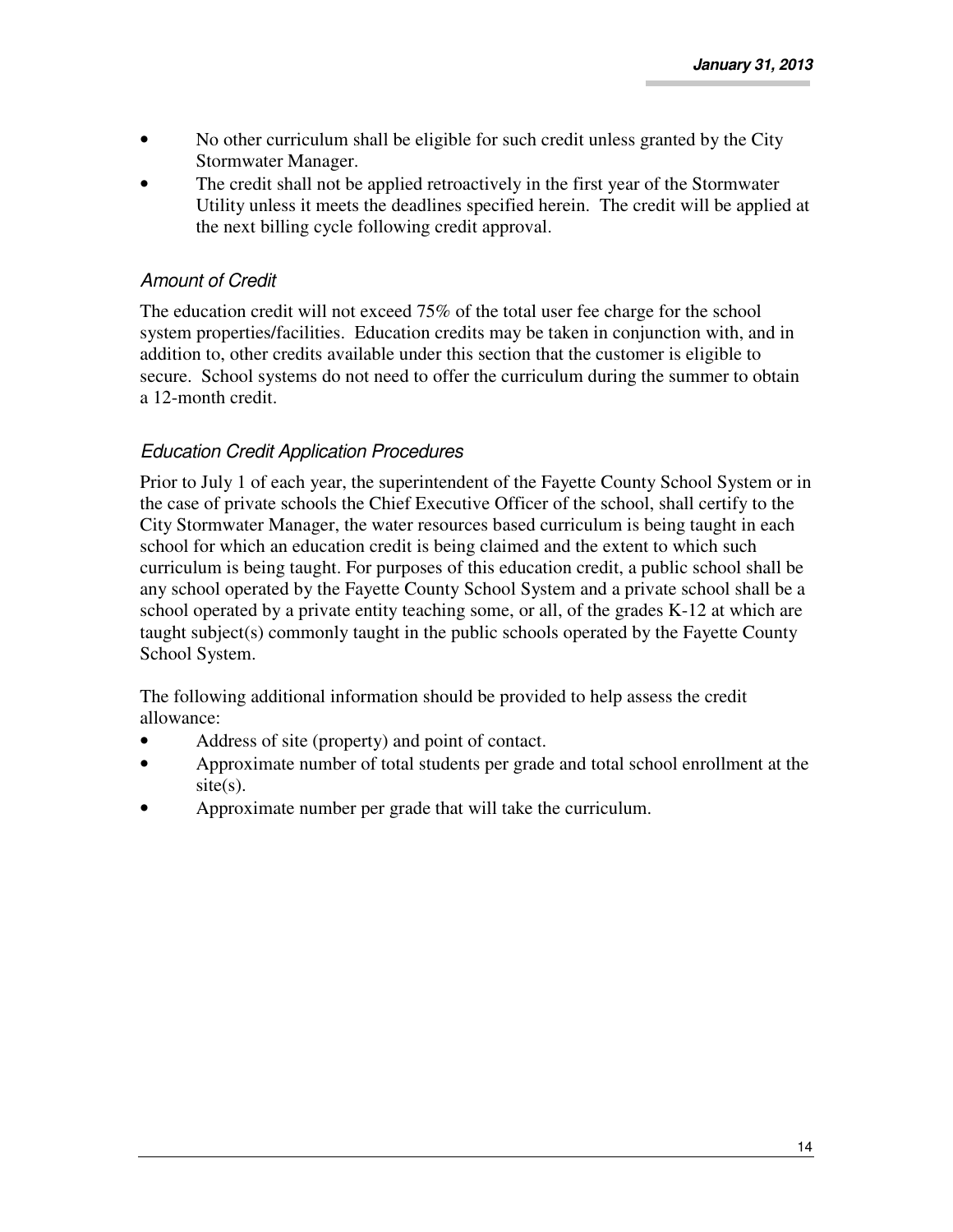## NPDES Industrial Stormwater General Permit Compliance

By complying with NPDES Industrial Stormwater General Permit requirements for industrial facilities, NSFR property owners are helping the City address potential water quality issues onsite before they are discharged into the public drainage system and/or Waters of the State. Therefore, these properties are eligible for a Stormwater Utility credit. If the NSFR property owner has properly secured coverage under the NPDES Industrial Stormwater General Permit, and is in compliance with all applicable requirements (i.e. development and implementation of a Stormwater Pollution Prevention Plan (SWPPP)), a credit application may be filed with the City.

## Stormwater Credit Application Procedures

The following requirements will apply for NSFR property owners who qualify for an NPDES Industrial Stormwater General Permit Stormwater Utility credit:

- NSFR properties that operate under compliance with their NPDES Industrial Stormwater General Permit are eligible for a credit in their Stormwater Utility fee. The credit shall only be applied to that portion of the property covered by the permit.
- It is the property owner's responsibility to obtain a credit application from the City. The property owner shall complete the application, attaching any required documents verifying compliance with the NPDES Industrial Stormwater General Permit. At a minimum, the documentation attached to the credit application shall include the following:
	- o Address of site and point of contact
	- o Copy of the current NPDES Industrial Stormwater Permit NOI
	- o Copy of a summary annual report of compliance
	- o Copy of the SWPPP
	- o Certification by the responsible party/permit holder that the SWPPP is being implemented
- Once complete, the application shall be submitted to the City.
- Upon approval, the credit will be applied at the next billing cycle following approval. The maximum credit amount available for NPDES Industrial Stormwater General Permit compliance is 10%.
- The NSFR property owner shall continue to send a copy of an annual summary report of compliance to the City Stormwater Manager and continue to comply with their NPDES Industrial Stormwater General Permit requirements. The property owner will be responsible for sending the annual report to the City. Failure to do so will nullify the Stormwater Utility fee credit.
- Prepare and submit a Right of Entry Agreement.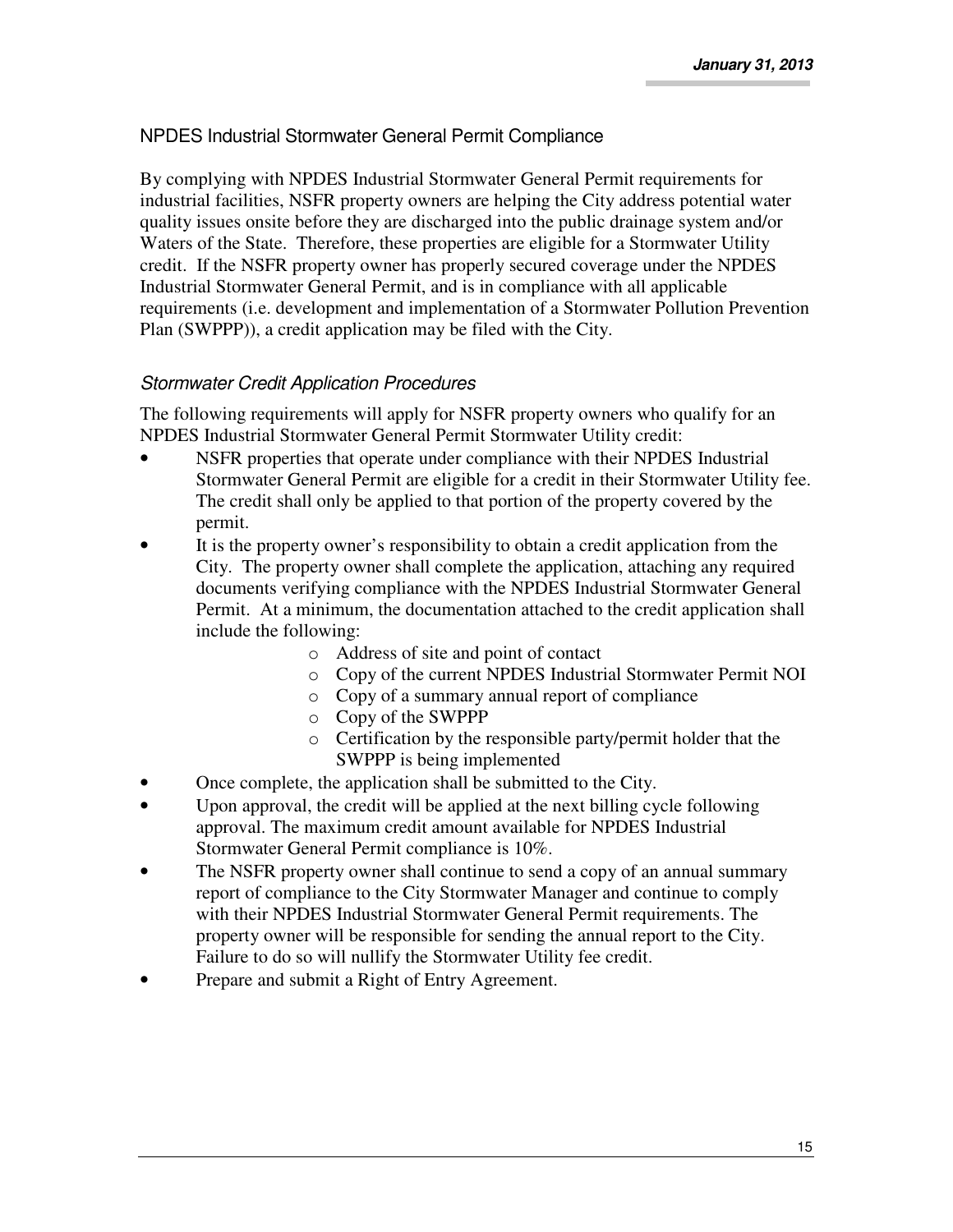## Unified Stormwater Sizing Criteria

The four treatment levels of the unified stormwater sizing criteria include water quality, channel protection, overbank flood protection, and extreme flood protection. **Table 3** presents each treatment level with a description of each, as provided in the GSMM.

| <b>Treatment Level</b>       | <b>Maximum</b><br><b>Available</b><br><b>Credit</b> | Description <sup>1</sup>                                                                                                                                                                                                                                                           |
|------------------------------|-----------------------------------------------------|------------------------------------------------------------------------------------------------------------------------------------------------------------------------------------------------------------------------------------------------------------------------------------|
| <b>Water Quality</b>         | 10%                                                 | Treat the runoff from 85% of the storms<br>that occur in an average year. Per the<br>GSMM, this equates to providing water<br>quality treatment for the runoff resulting<br>from a rainfall depth of 1.2 inches. Reduce<br>average annual post-development TSS<br>loadings by 80%. |
| Channel<br>Protection        | 10%                                                 | Provide extended detention of the 1-year<br>storm event released over a period of 24<br>hours to reduce bankfull flows and protect<br>downstream channels from erosive<br>velocities and unstable conditions.                                                                      |
| Overbank Flood<br>Protection | 10%                                                 | Provide peak discharge control of the 25-<br>year storm event such that the post-<br>development peak rate does not exceed<br>the predevelopment rate to reduce<br>overbank flooding.                                                                                              |
| Extreme Flood<br>Protection  | 10%                                                 | Evaluate the effects of the 100-year storm<br>on the stormwater management system,<br>adjacent property, and downstream<br>facilities and property. Manage the<br>impacts of the extreme storm event<br>through detention controls and/or<br>floodplain management.                |

*Table 3: Unified Stormwater Sizing Criteria* 

1) Description of each treatment level is as published in Chapter 1.3 of the GSMM (August 2001).

The various options available for providing the desired level of treatment can be found in the GSMM. Volume 2, Chapter 1.3 provides an overall comparison of BMP options as they apply to the four levels of the unified stormwater sizing criteria. Volume 2, Chapter 3 provides more detailed information on each BMP. Design examples for a select number of BMPs are provided in Volume 2, Appendix D.

NOTE: All work associated with pursuit of a Stormwater Utility fee credit shall be done in strict accordance with the City's current ordinances related to the management of stormwater runoff.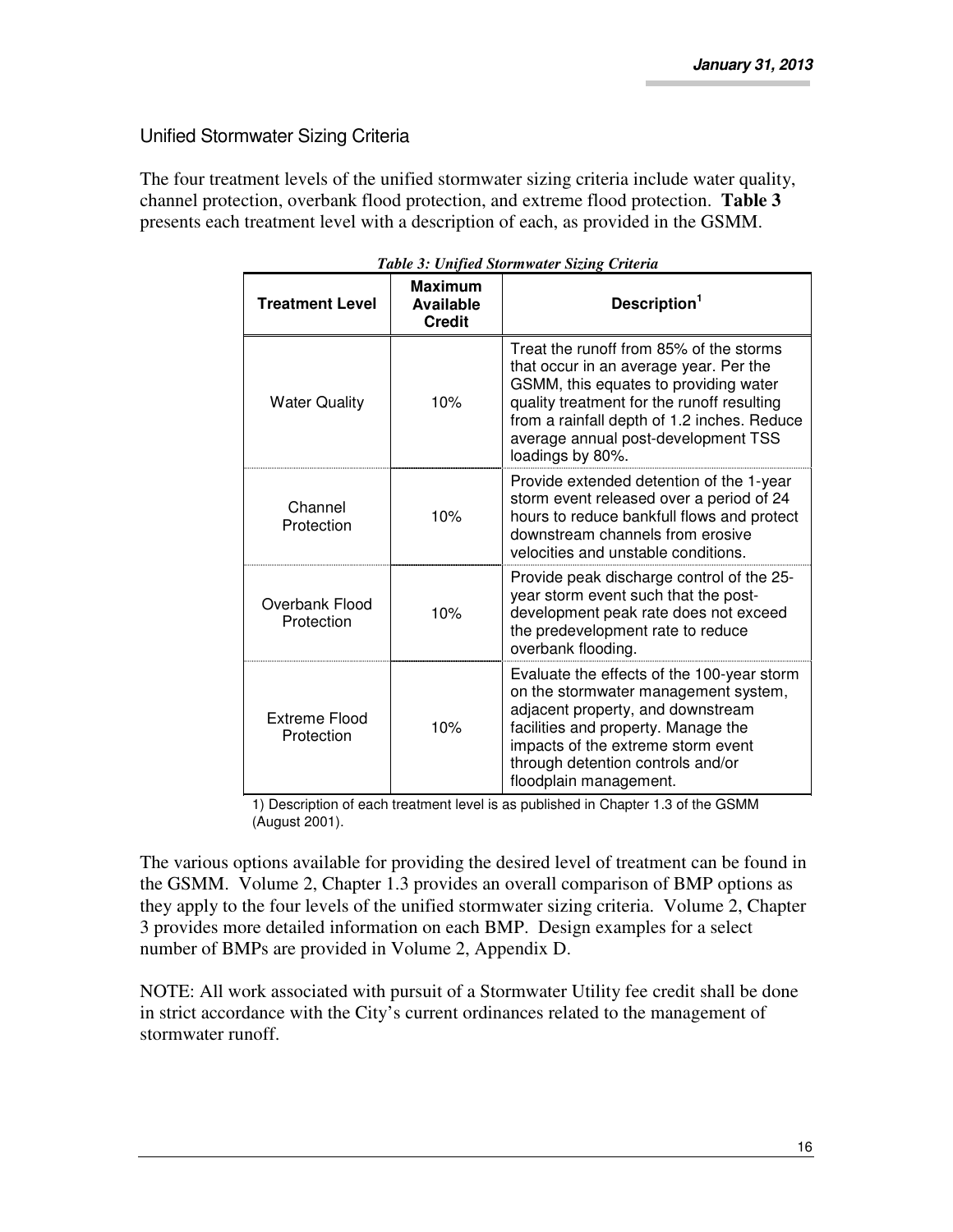## **Credit Applications**

Credit applications are required for all credits included in this manual. **Appendix A** provides the credit application forms for the applicable credits described in this manual. **Appendix B** contains miscellaneous forms required as part of the Stormwater Utility credit application process, including a Right-of-Entry Agreement and a City inspection form.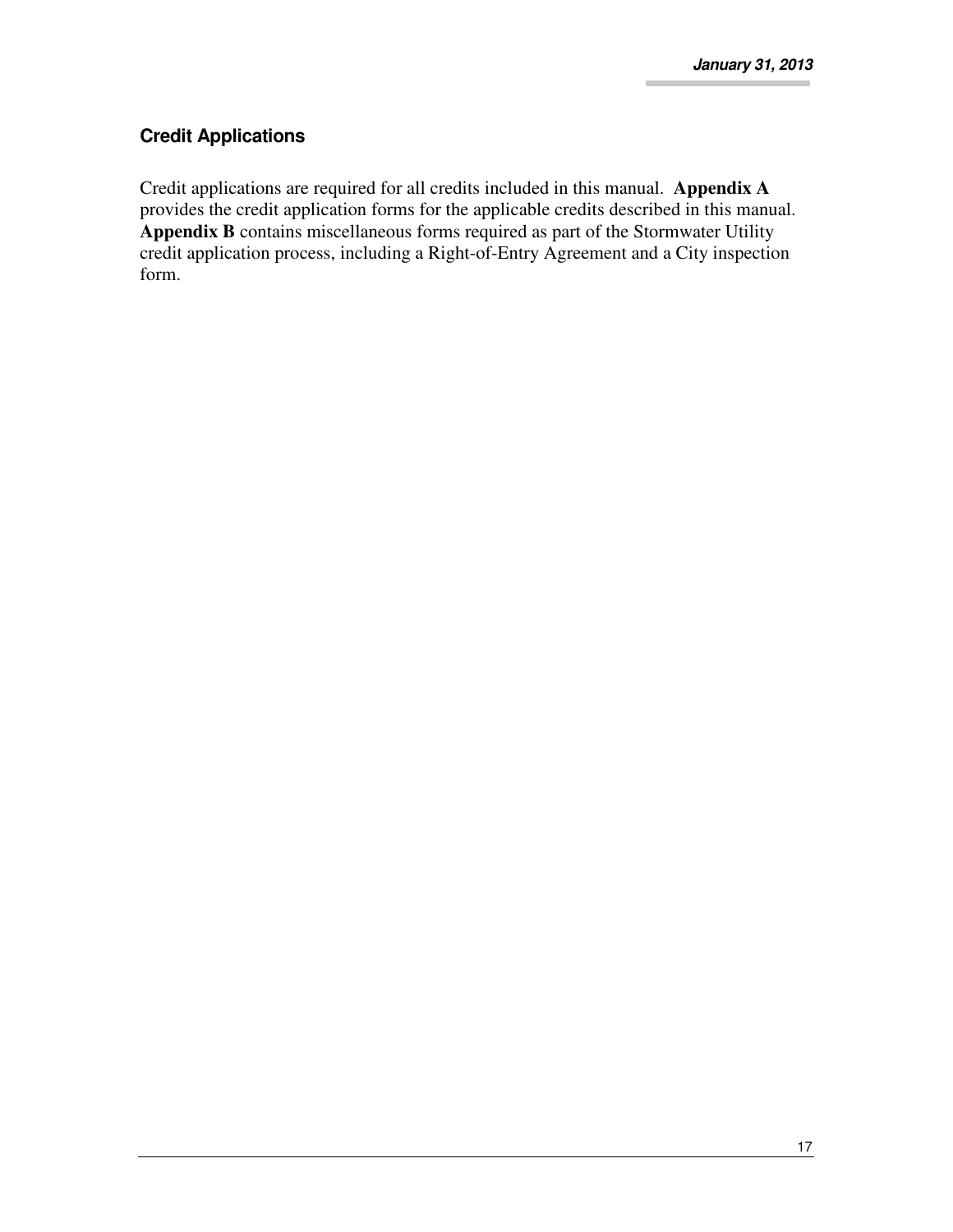## **APPENDIX A**

- **A-1: NPDES Industrial Stormwater General Permit Credit Application Form**
- **A-2: Stormwater Utility Credit Application Forms**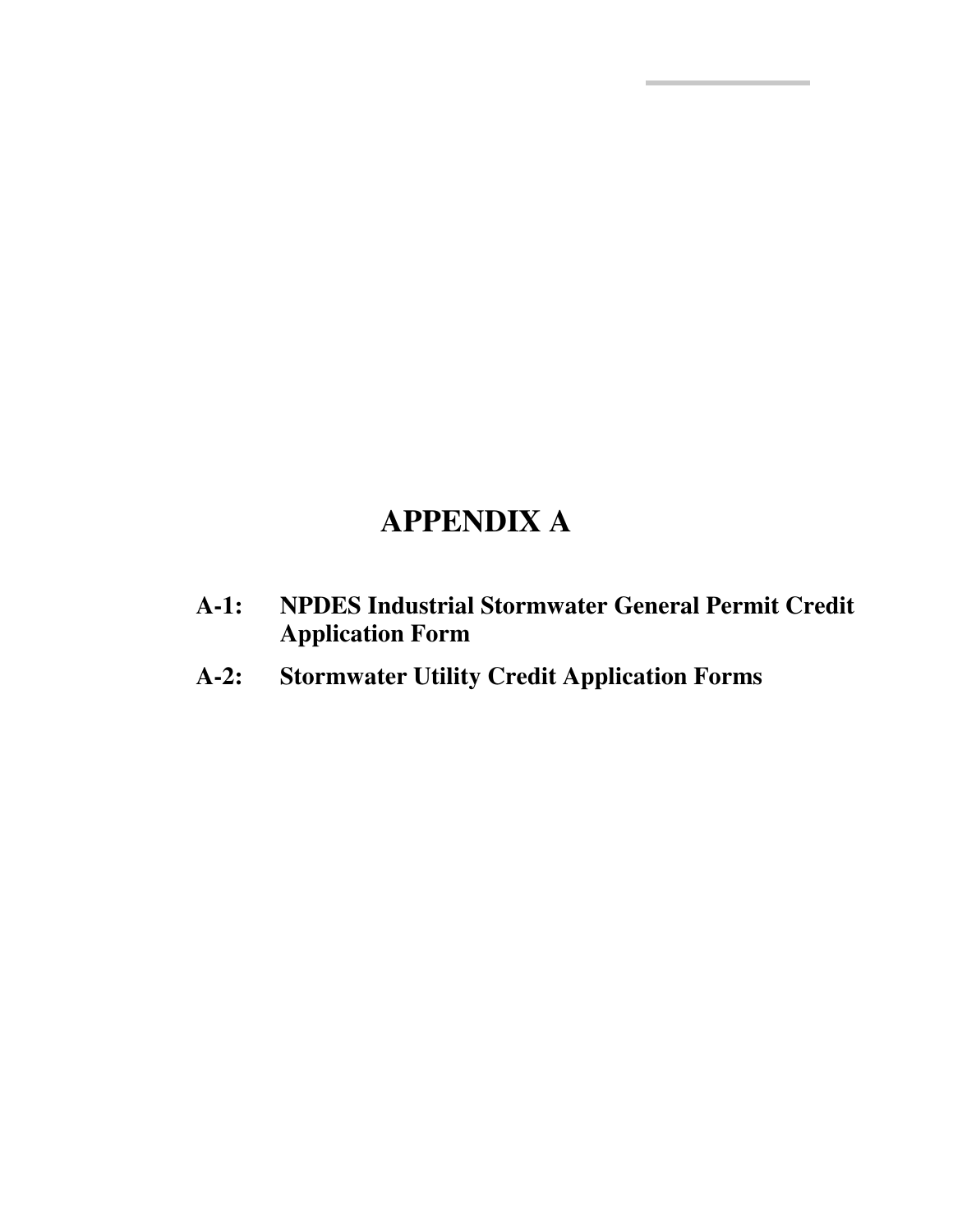**Appendix A-1** 

**NPDES Industrial Stormwater General Permit Credit Application Form**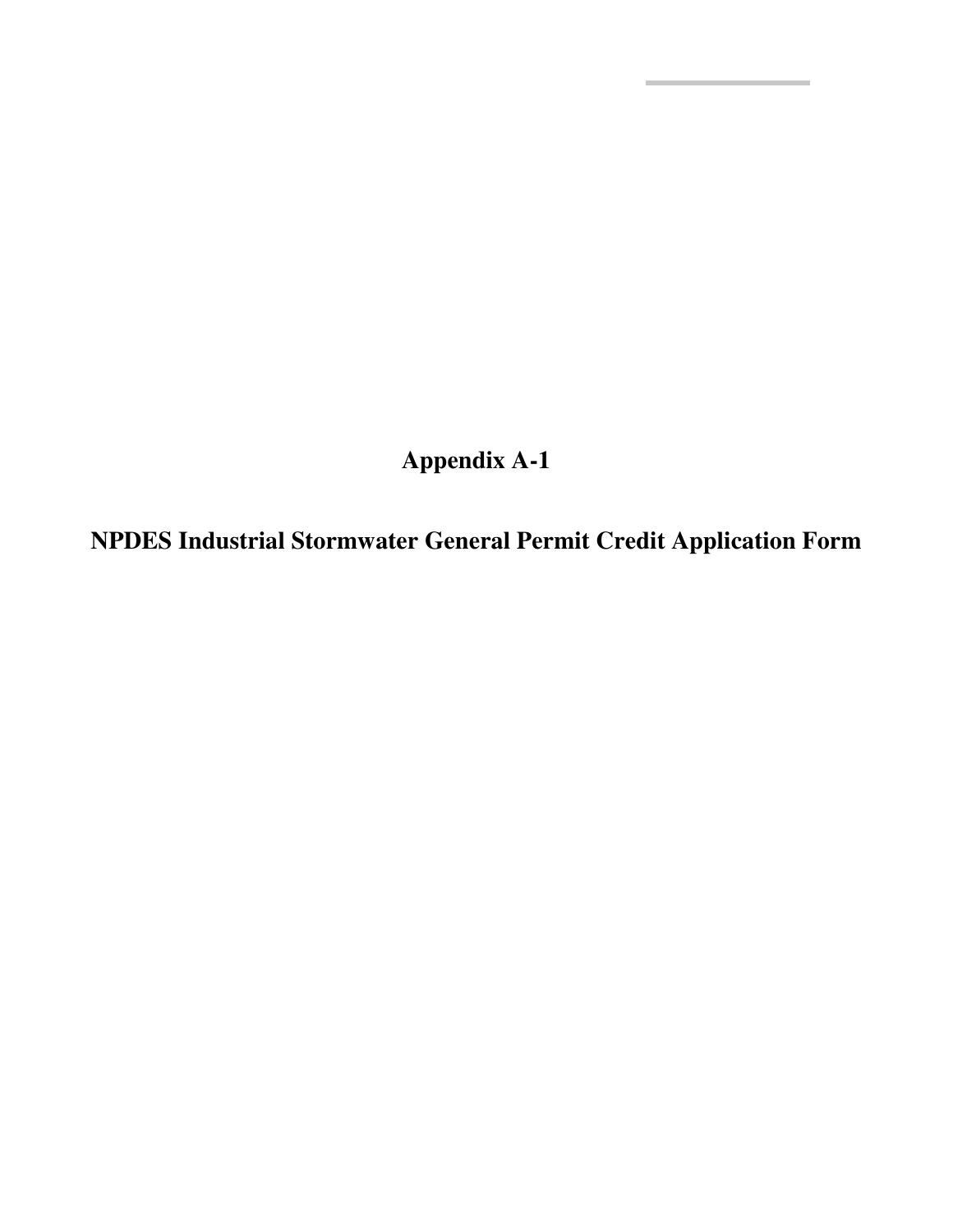*NPDES Industrial Stormwater General Permit Compliance Credit Application/Renewal Form* 

#### **Instructions:**

Fill out this form completely. A separate application must be made for each separate property location. One application must be submitted for each separate NPDES Industrial Stormwater General Permit. Please ensure all NPDES permitted facilities are in a proper state of repair and maintained.

Fill out and attach the following:

- NPDES permit
- Previous year's annual report
- Copy of the Stormwater Pollution Prevention Plan (SWPPP)
- Right of Entry Agreement

Mail the completed forms, annual report, the NPDES Industrial Stormwater Permit NOI, and SWPPP to:

Peachtree City Attn: City Stormwater Manager 153 Willowbend Road Peachtree City, GA 30269

| <b>Parcel Identification Number:</b>    |  |
|-----------------------------------------|--|
| <b>Property Owner Name:</b>             |  |
| <b>Property Address:</b>                |  |
| <b>Property City/Zip Code:</b>          |  |
| <b>Property Owner E-mail Address:</b>   |  |
| <b>Property Owner Phone/Fax Number:</b> |  |
| <b>Mailing Address:</b>                 |  |

I hereby request Peachtree City to review this application for a stormwater service fee credit. I certify that I have authority to make such a request and grant such authority for this property. The attached information is true and correct to the best of my knowledge and belief. (This form must be signed by the financially responsible person if an individual, or if not an individual by an officer, director, partner, or registered agent with authority to execute instruments for the financially responsible person). I agree to provide corrected information should there be any change in the information provided herein.

Type or print name Title or Authority

Signature Date

 $\overline{a}$ 

 $\overline{a}$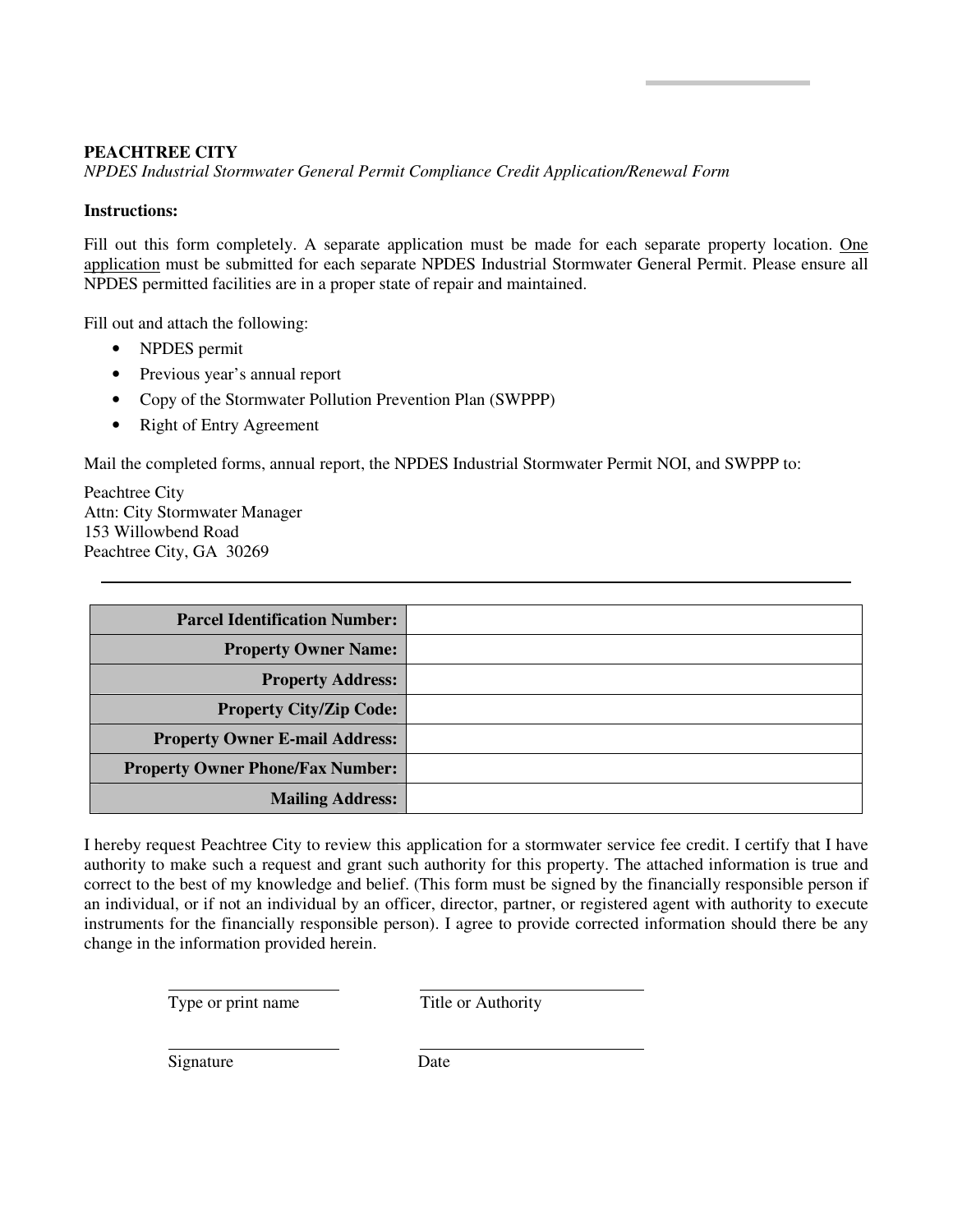**Appendix A-2** 

**Stormwater Utility Credit Application Forms**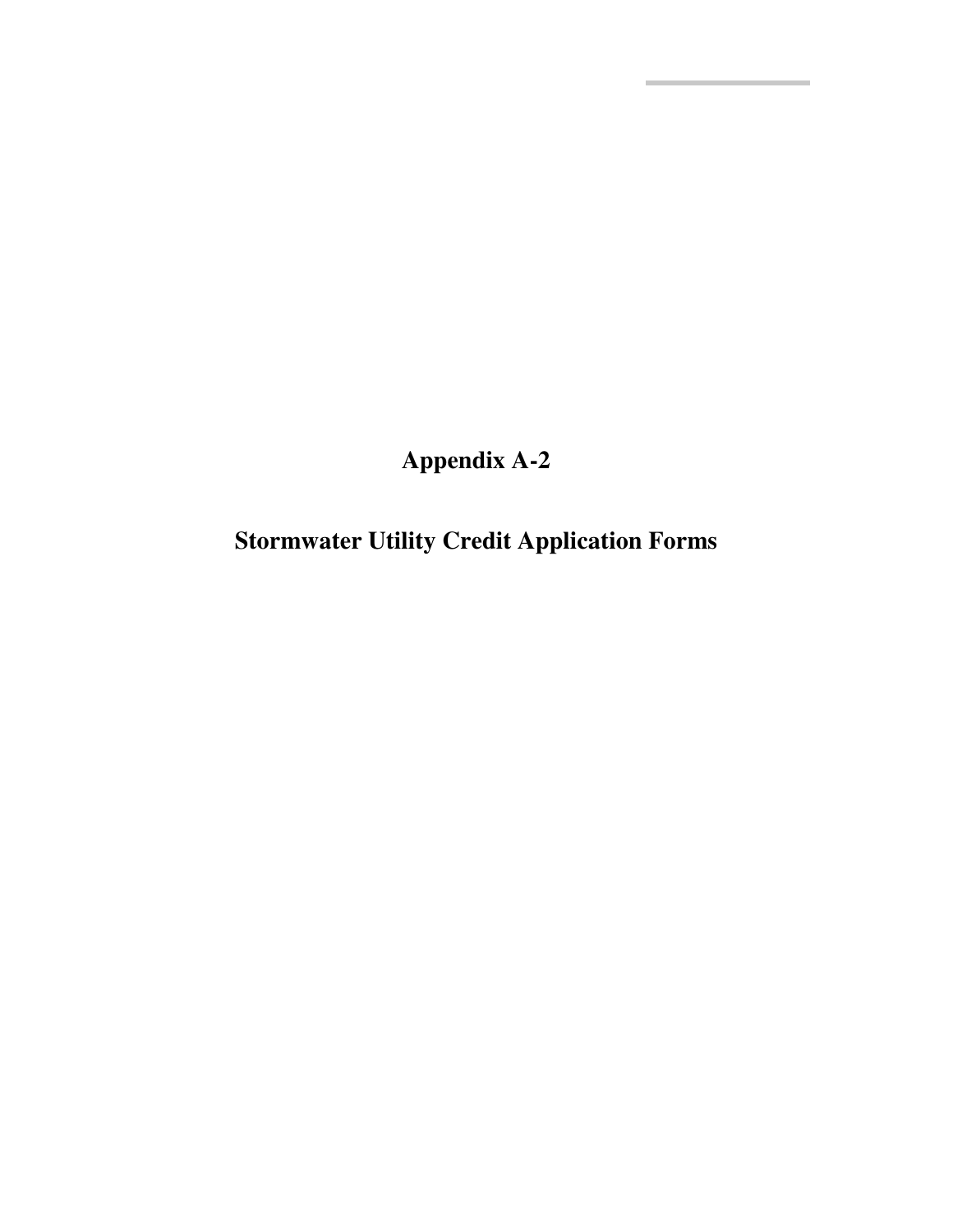*SFR Stormwater Utility Credit Application Form* 

#### **Instructions:**

Fill out this form completely. One application must be submitted for each separate property location. Follow the steps outlined in the applicable section of this Credit Manual. Attach all appropriate documentation to support this request, as outlined herein.

Fill out and attach appropriate documentation. Mail completed form (with attachments) to:

Peachtree City Attn: City Stormwater Manager 153 Willowbend Road Peachtree City, GA 30269

#### **Place a check next to the credit being applied for with this application:**

| <b>Type Credit</b>          | <b>Applicability/Requirements</b> |
|-----------------------------|-----------------------------------|
| Low Impact Parcel           | <b>SFR</b> property               |
| Watershed Stewardship       | <b>SFR</b> property               |
| <b>Rainwater Harvesting</b> | <b>SFR</b> property               |

#### **General Information:**

| <b>Owner Name:</b>               |  |
|----------------------------------|--|
| Owner Mailing Address:           |  |
| Owner Mailing City/Zip:          |  |
| <b>Contact Phone/Fax Number:</b> |  |
| Contact E-mail Address:          |  |

#### **Property Information:**

| Parcel ID Number:                            |  |
|----------------------------------------------|--|
| Parcel Address (number and street):          |  |
| Parcel Address (city and state and zip)      |  |
| Parcel Location/Development:                 |  |
| Authorized Contact, if different than owner: |  |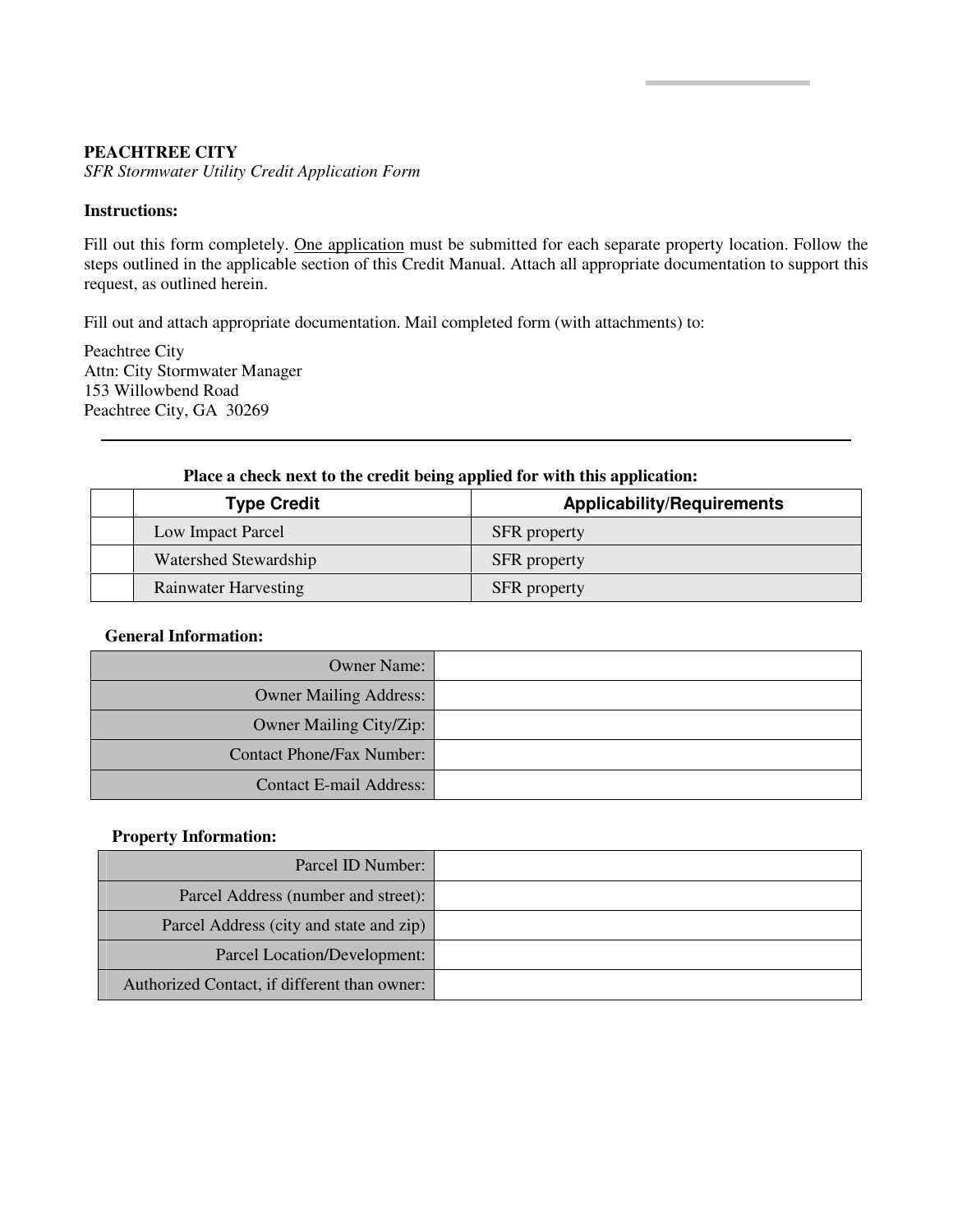*SFR Stormwater Utility Credit Application Form* (continued)

I hereby request Peachtree City to review this application for a stormwater service fee credit. I further authorize Peachtree City to investigate the impervious area characteristics of the above identified parcel for the purpose of assessment for a stormwater service fee credit. I certify that I have authority to make such a request and grant such authority for this property. The attached information is true and correct to the best of my knowledge and belief. (The financially responsible person must sign this form if an individual, or if not an individual by an officer, director, partner, or registered agent with authority to execute instruments for the financially responsible person). I agree to provide corrected information should there be any change in the information provided herein.

| Type or print name             | Title or Authority |  |
|--------------------------------|--------------------|--|
| Signature                      | Date               |  |
| Approval:                      |                    |  |
| <b>City Stormwater Manager</b> | Date               |  |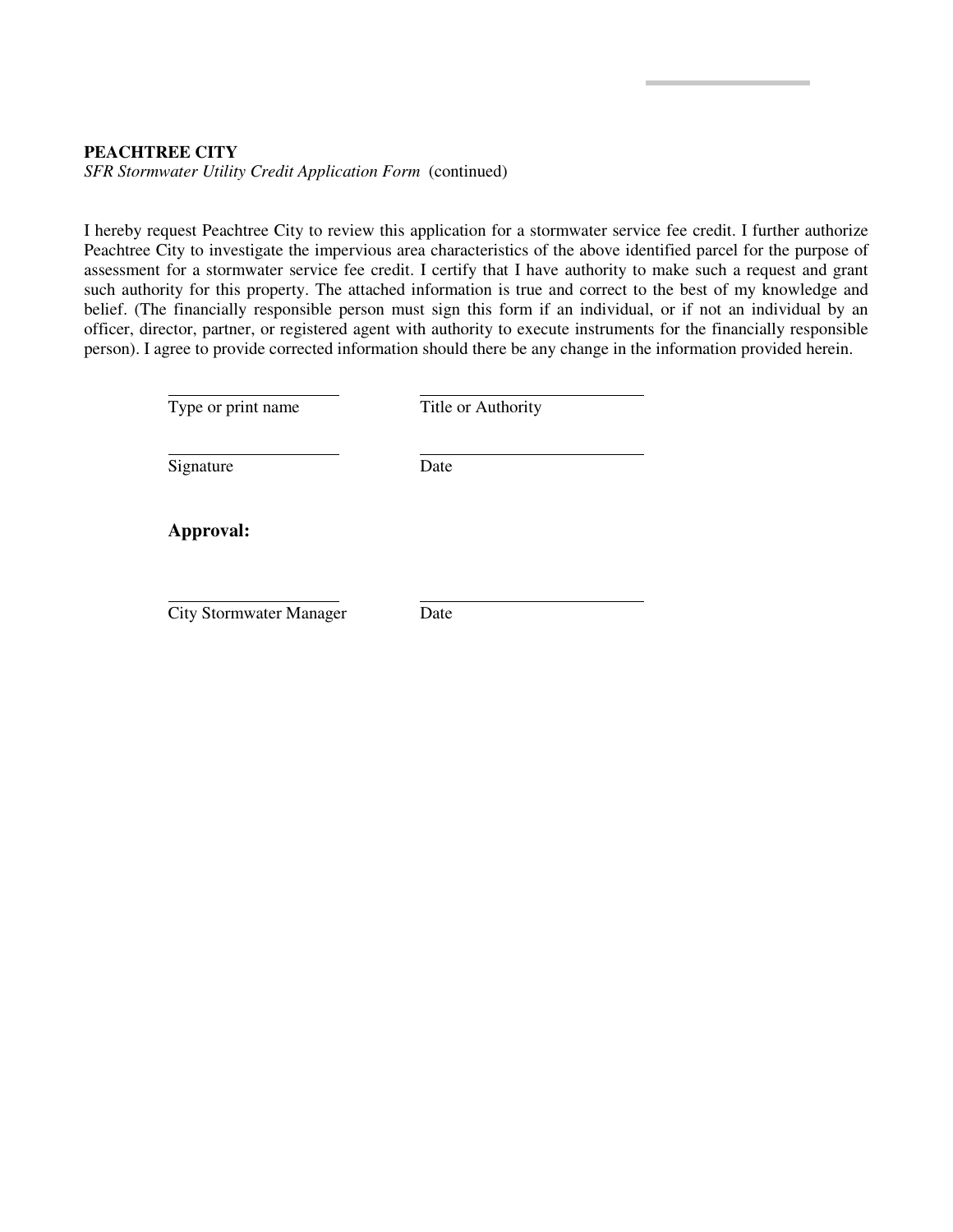*NSFR Stormwater Utility Credit Application Form* 

#### **Instructions:**

Fill out this form completely. One application must be submitted for each separate property location. Multiple stormwater controls may be included in the application for a single property location. Please ensure all stormwater management facilities are in a proper state of repair and maintained. Attach all appropriate documentation to support this request. Documentation shall include:

- 1. Site plan with stormwater facilities and contributory drainage area.
- 2. Description of stormwater control facilities.
- 3. Appropriate pages from Volume 2 of the Georgia Stormwater Management Manual (August 2001, or as amended) identifying design requirements for each on-site stormwater control.
- 4. Documentation that the stormwater control facilities meet one or more criteria for the user fee credit (technical report).
- 5. Seal by professional engineer licensed in Georgia (does not apply to educational credit).

Fill out and attach a Right-of-Entry Agreement. Mail completed form (with attachments), and Right-of-Entry to:

Peachtree City Attn: City Stormwater Manager 153 Willowbend Road Peachtree City, GA 30269

#### **Place a check next to the credit being applied for with this application:**

| $\mathbf{a}$                     |                                           |
|----------------------------------|-------------------------------------------|
| <b>Type Credit</b>               | <b>Applicability/Requirements</b>         |
| <b>Educational Institution</b>   | Public & Private schools grades 1-12      |
| Water Quality                    | NSFR property - requires PE certification |
| <b>Channel Protection</b>        | NSFR property - requires PE certification |
| <b>Overbank Flood Protection</b> | NSFR property - requires PE certification |
| <b>Extreme Flood Protection</b>  | NSFR property - requires PE certification |

#### **General Information:**

| <b>Owner Name:</b>             |  |
|--------------------------------|--|
| <b>Owner Mailing Address:</b>  |  |
| Owner Mailing City/Zip:        |  |
| Contact Phone/Fax Number:      |  |
| <b>Contact E-mail Address:</b> |  |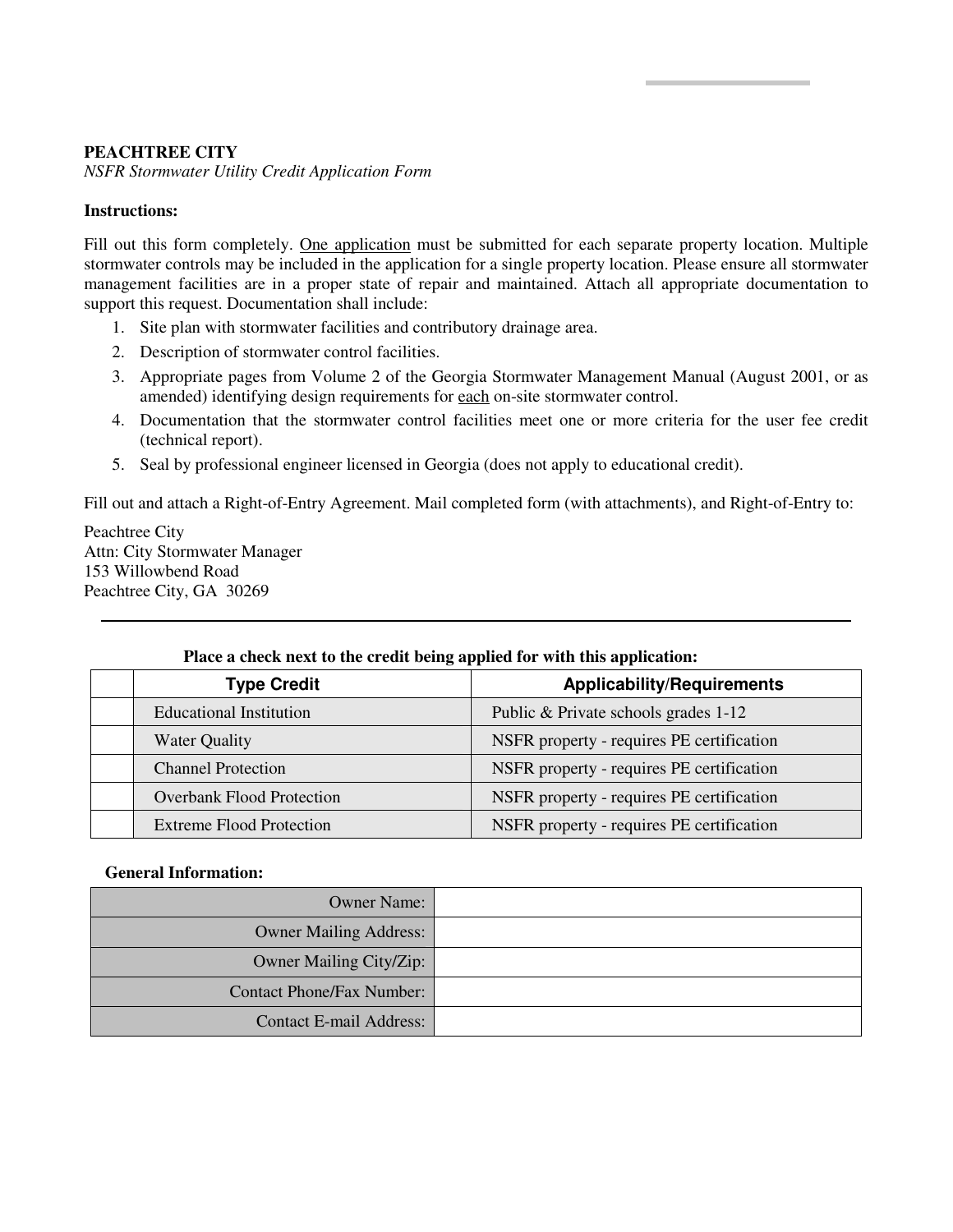*NSFR Stormwater Utility Credit Application Form* (continued)

#### **Property Information:**

| Parcel ID Number:                            |  |
|----------------------------------------------|--|
| Parcel Address (number and street):          |  |
| Parcel Address (city and state and zip)      |  |
| Parcel Location/Development:                 |  |
| Authorized Contact, if different than owner: |  |

I hereby request Peachtree City to review this application for a stormwater service fee credit. I further authorize Peachtree City to inspect the above identified stormwater facility(ies) for the purpose of assessment for a stormwater service fee credit. I certify that I have authority to make such a request and grant such authority for this property. The attached information is true and correct to the best of my knowledge and belief. (The financially responsible person must sign this form if an individual, or if not an individual by an officer, director, partner, or registered agent with authority to execute instruments for the financially responsible person). I agree to provide corrected information should there be any change in the information provided herein.

Type or print name Title or Authority

Signature Date

 $\overline{a}$ 

 $\overline{\phantom{a}}$ 

**Approval:** 

 $\overline{a}$ City Stormwater Manager Date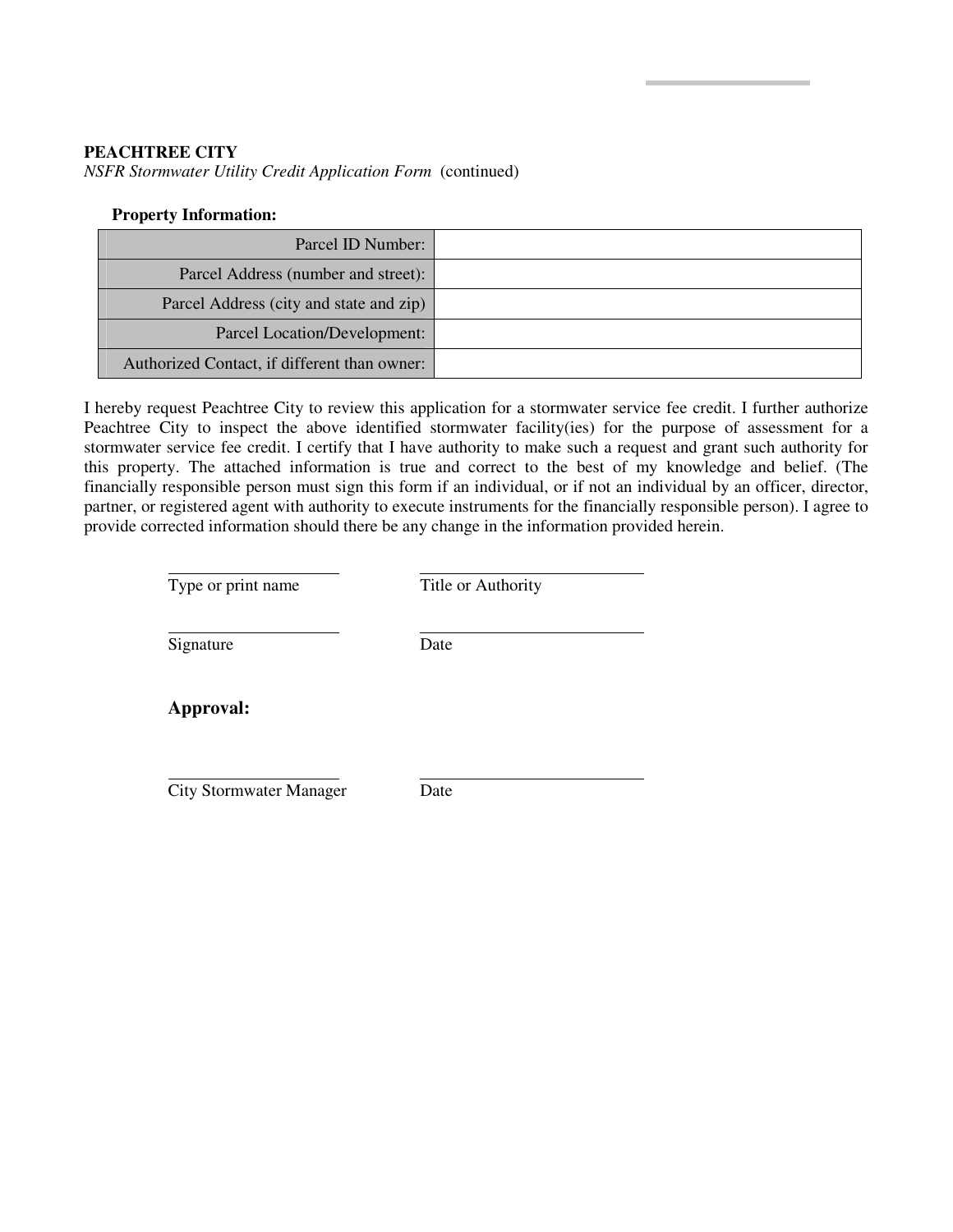## **APPENDIX B**

- **B-1: Right-of-Entry Agreement**
- **B-2: Inspector Checklist for Stormwater Control Facility Inspection**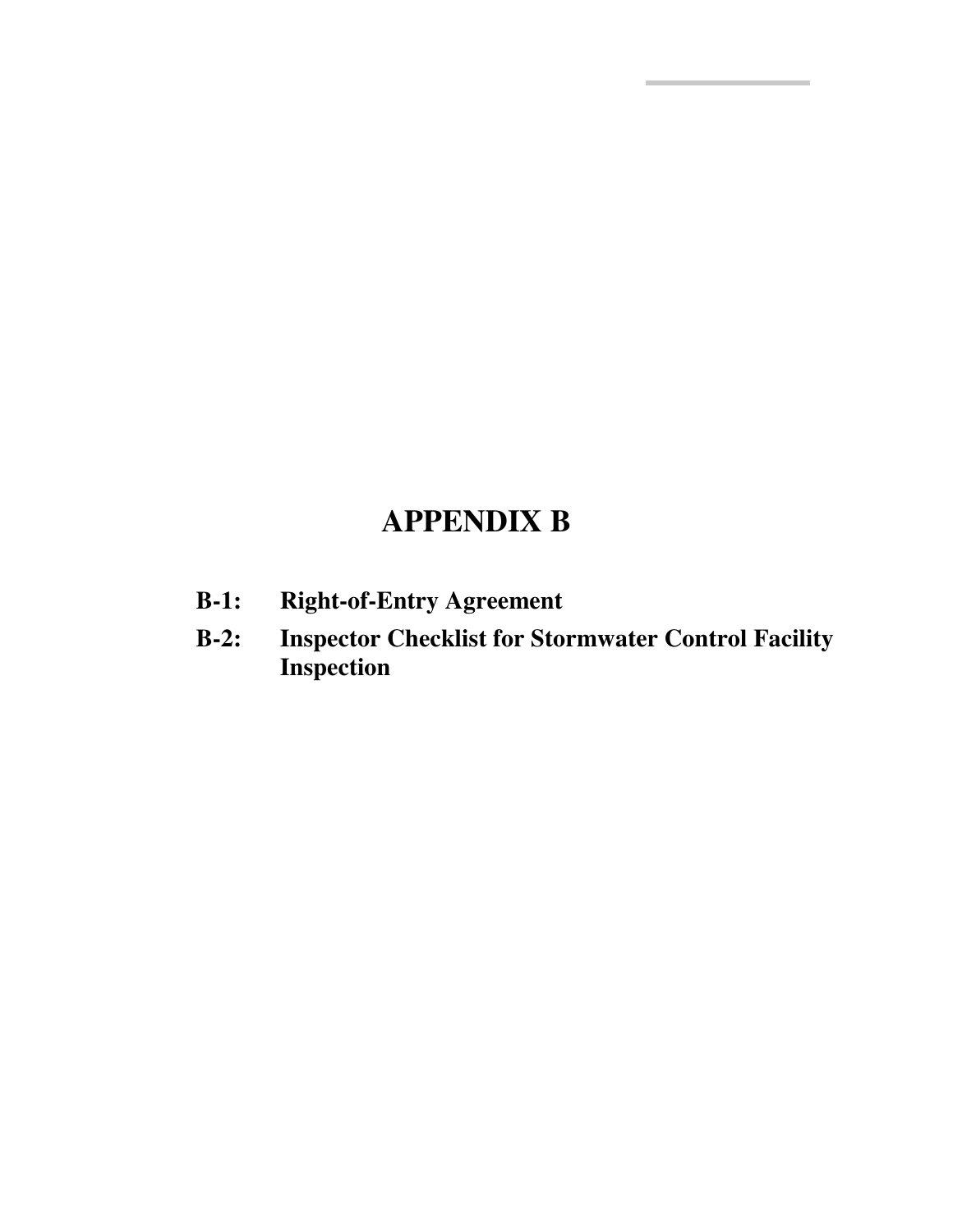**Appendix B-1** 

**Right-of-Entry Agreement**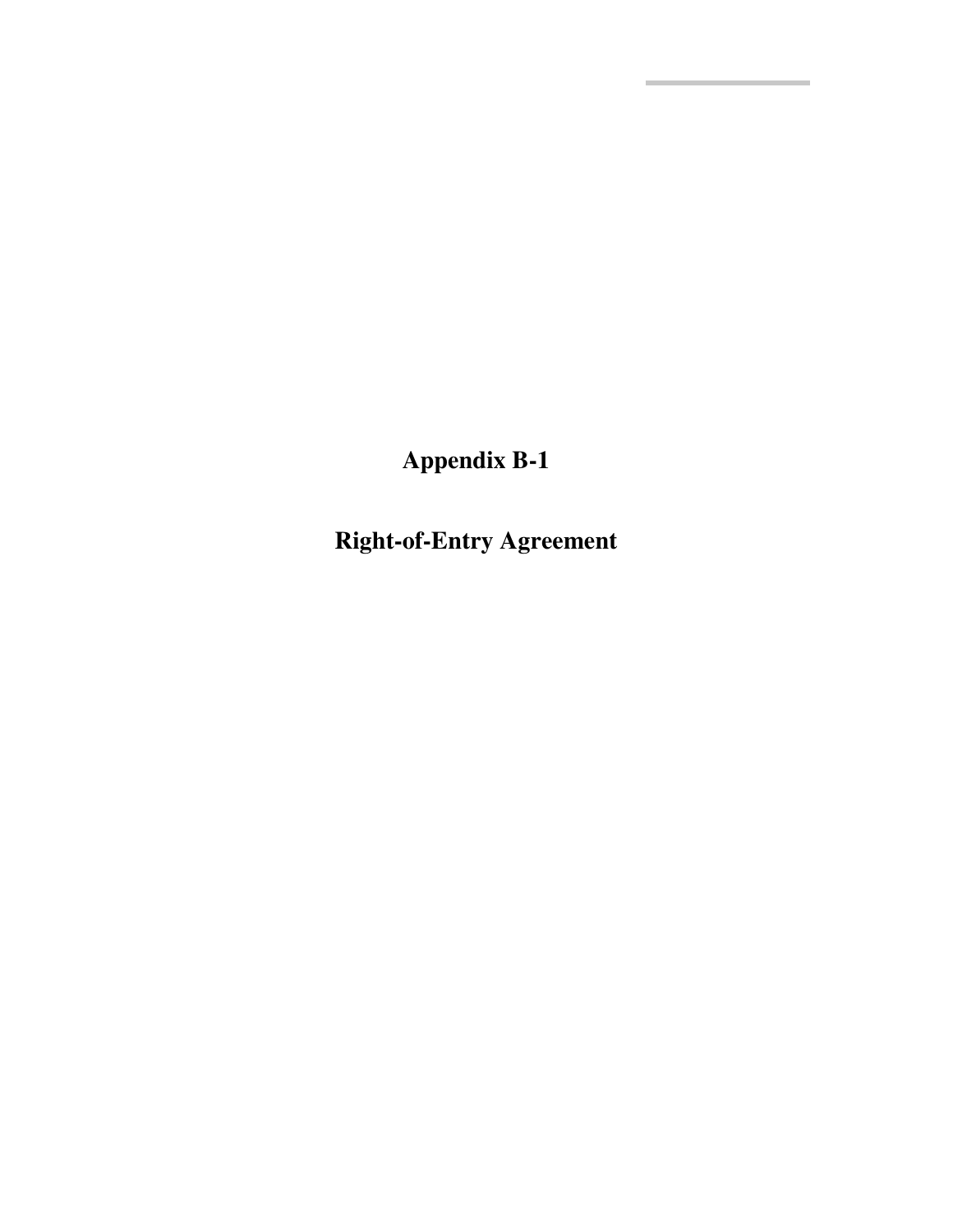*Right of Entry Agreement – Stormwater Utility Credit Inspection* 

#### STATE OF GEORGIA FAYETTE COUNTY

I/We \_\_\_\_\_\_\_\_\_\_\_\_\_\_\_\_\_\_\_\_\_\_\_\_\_\_\_\_\_\_\_\_\_\_\_\_\_\_\_\_\_\_\_, the owner(s) of the property commonly identified as \_\_\_\_\_\_\_\_\_\_\_\_\_\_\_\_\_\_\_\_\_\_\_\_\_\_\_\_\_\_\_\_\_\_\_\_\_\_\_, Peachtree City, Fayette County, State of Georgia, do hereby grant and give freely and without coercion, the right of access and entry to said property to the City of Peachtree City, its agents, contractors, and subcontractors thereof, for the purpose of performing necessary inspections of onsite stormwater controls and site activities related to stormwater runoff management on the (hereinafter "facility") located on Lot subdivision in

Peachtree City, Georgia.

The undersigned agrees and warrants to waive and hold harmless the City of Peachtree City, its agents, employees, contractors, and subcontractors, for damage of any type, or any claim or action, either legal or equitable that might arise out of any activities on the above described property that are conducted by the City of Peachtree City, its agents, employees, contractors and subcontractors, pursuant to this Agreement.

In consideration of this Right of Entry Agreement and the rights granted to the City of Peachtree City herein, the receipt and sufficiency of which is hereby acknowledged, the City of Peachtree City agrees, to perform only visual inspections, and review pertinent facility records, necessary to verify stormwater utility credit eligibility.

I/We, will not receive(d) any compensation for this Right of Entry agreement.

\_\_\_\_\_\_\_\_\_\_\_\_\_\_\_\_\_\_\_\_\_\_\_\_\_\_\_\_\_ \_\_\_\_\_\_\_\_\_\_\_\_\_\_\_\_\_\_\_\_\_\_\_\_\_\_\_\_

For the considerations and purposes set forth herein, I set my hand this day of \_\_\_\_\_\_\_\_ 20\_\_\_.

Witness Owner

\_\_\_\_\_\_\_\_\_\_\_\_\_\_\_\_\_\_\_\_\_\_\_\_\_\_\_\_ \_\_\_\_\_\_\_\_\_\_\_\_\_\_\_\_\_\_\_\_\_\_\_\_\_\_\_\_

Notary **Owner** 

 \_\_\_\_\_\_\_\_\_\_\_\_\_\_\_\_\_\_\_\_\_\_\_\_\_\_\_\_ Address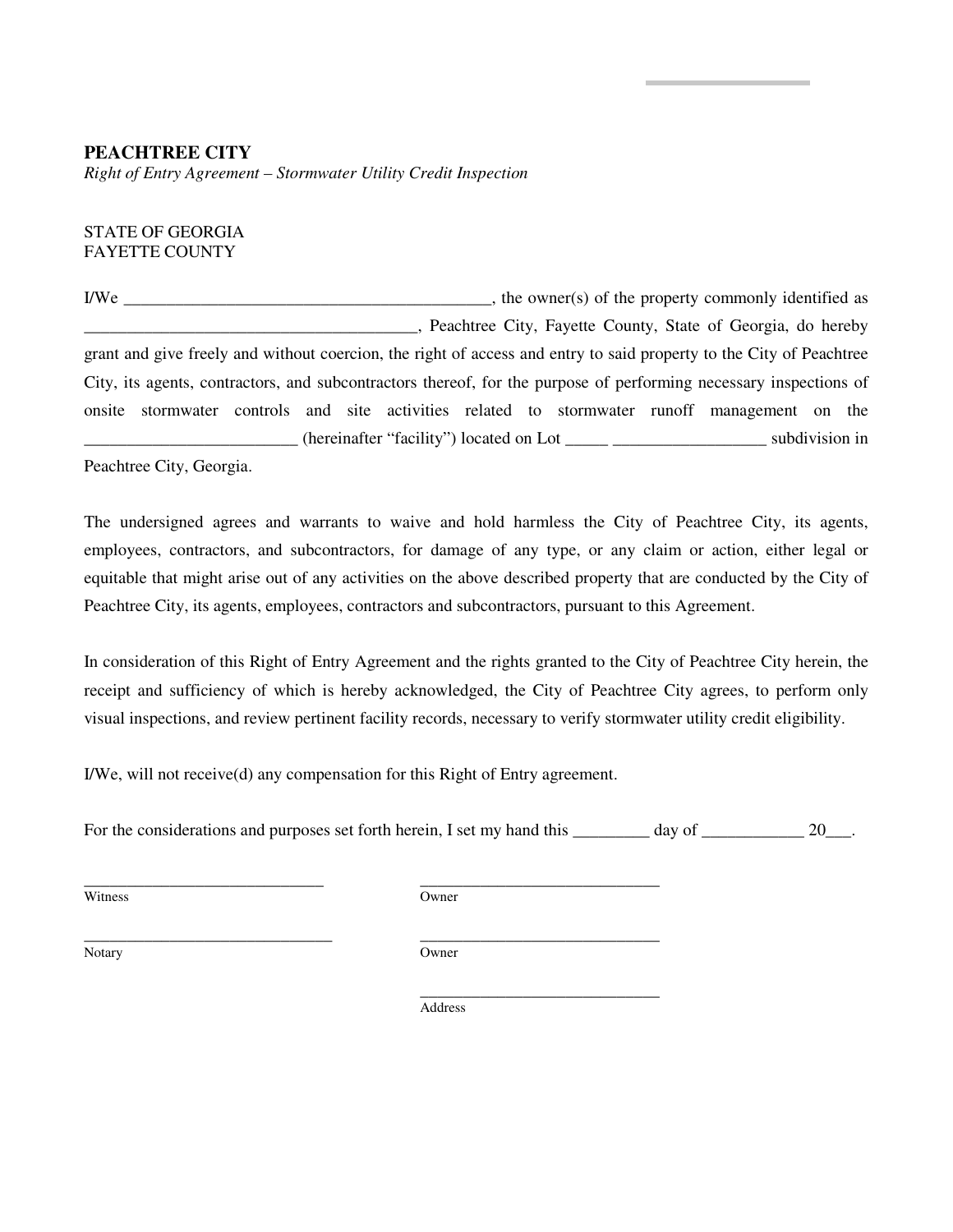**Appendix B-2** 

**Inspector Checklist for Stormwater Facility Inspection**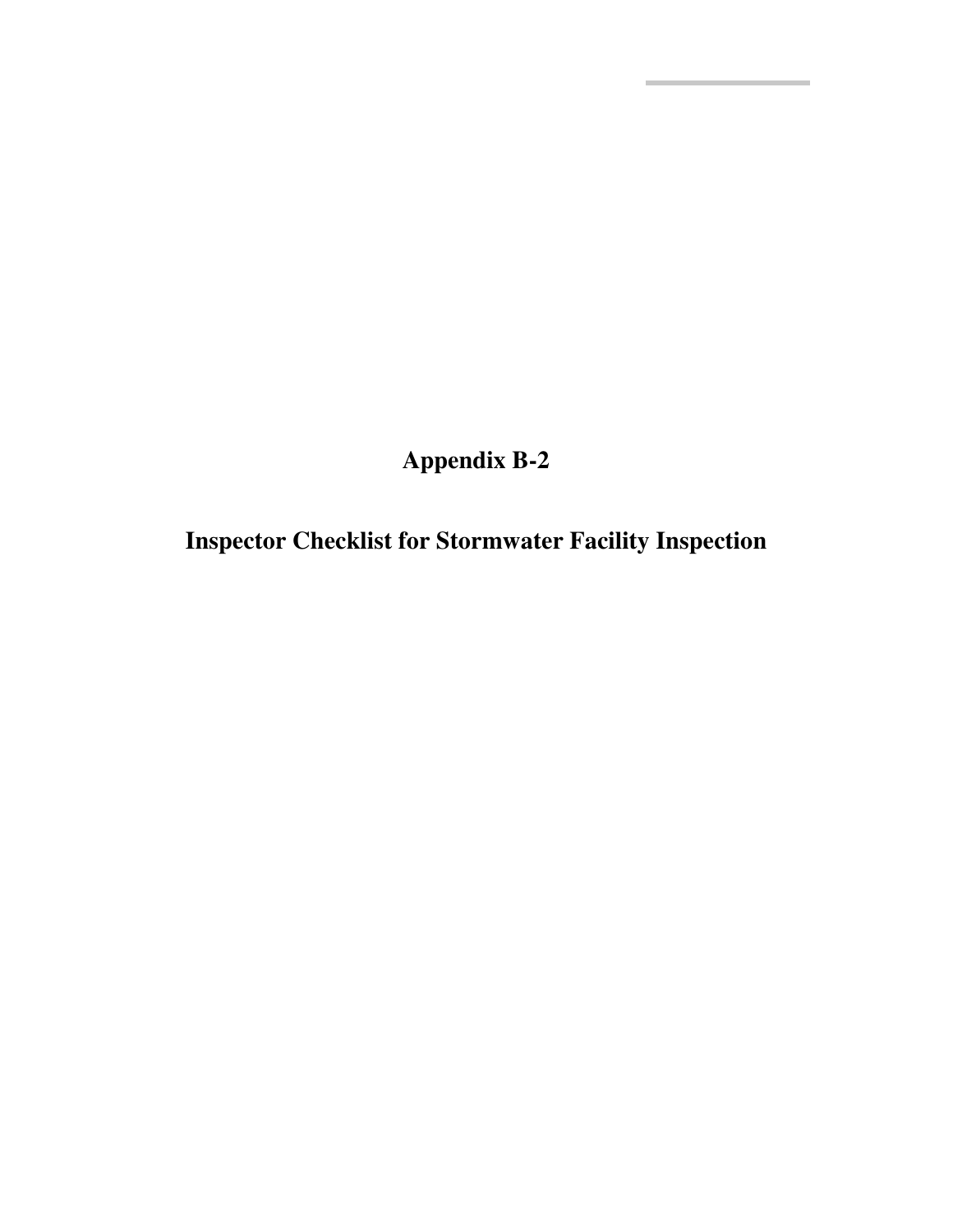*Inspector's Checklist for Stormwater Control Facility Inspection* 

#### **Instructions to Inspector:**

- Make contact with the authorized contact from Credit Application Form and notify of and coordinate site inspection. Authorized contact or owner need not be present for site inspection though inspector should make every effort to accommodate authorized contact's availability to accompany inspector.
- Fill out the form completely only if the facility is in proper state of maintenance and repair. If not in proper repair and maintenance fill out only the "General Information" and "Maintenance and Repair" sections and return to the City Stormwater Manager.
- If site plans were supplied by engineering and all dimensions and necessary site improvement details can be checked against the plans, then only deviations from the plans should be noted and annotated in red pen on the plans. If plans are used, check the blocks in the "Facility" and "Drainage Area" sections.
- If site plans are not available or not used fill out all sections fully.
- Attach Credit Application Form and return to the City Stormwater Manager.

#### **General Information**

Inspector's Name: Date Inspected:

#### **Maintenance and Repair:**

| <b>Description</b>                                                                                           | <b>YES</b> | NO <sup>1</sup> |
|--------------------------------------------------------------------------------------------------------------|------------|-----------------|
| Is facility compliant with Georgia Stormwater Management Manual?                                             |            |                 |
| Is facility clear of sediment deposits or debris that significantly reduce operating<br>ability or capacity? |            |                 |
| Is facility in good repair to allow proper function?                                                         |            |                 |
| Is the facility emergency overflow (if applicable) in proper repair and not<br>eroded?                       |            |                 |
| <b>Comments on "NO" check marks and Other Pertinent Comments:</b>                                            |            |                 |
|                                                                                                              |            |                 |
|                                                                                                              |            |                 |
|                                                                                                              |            |                 |
|                                                                                                              |            |                 |
|                                                                                                              |            |                 |
|                                                                                                              |            |                 |
|                                                                                                              |            |                 |
|                                                                                                              |            |                 |

(1) Note: A "NO" check will void the credit application. When the condition is remedied, a new application may be submitted.